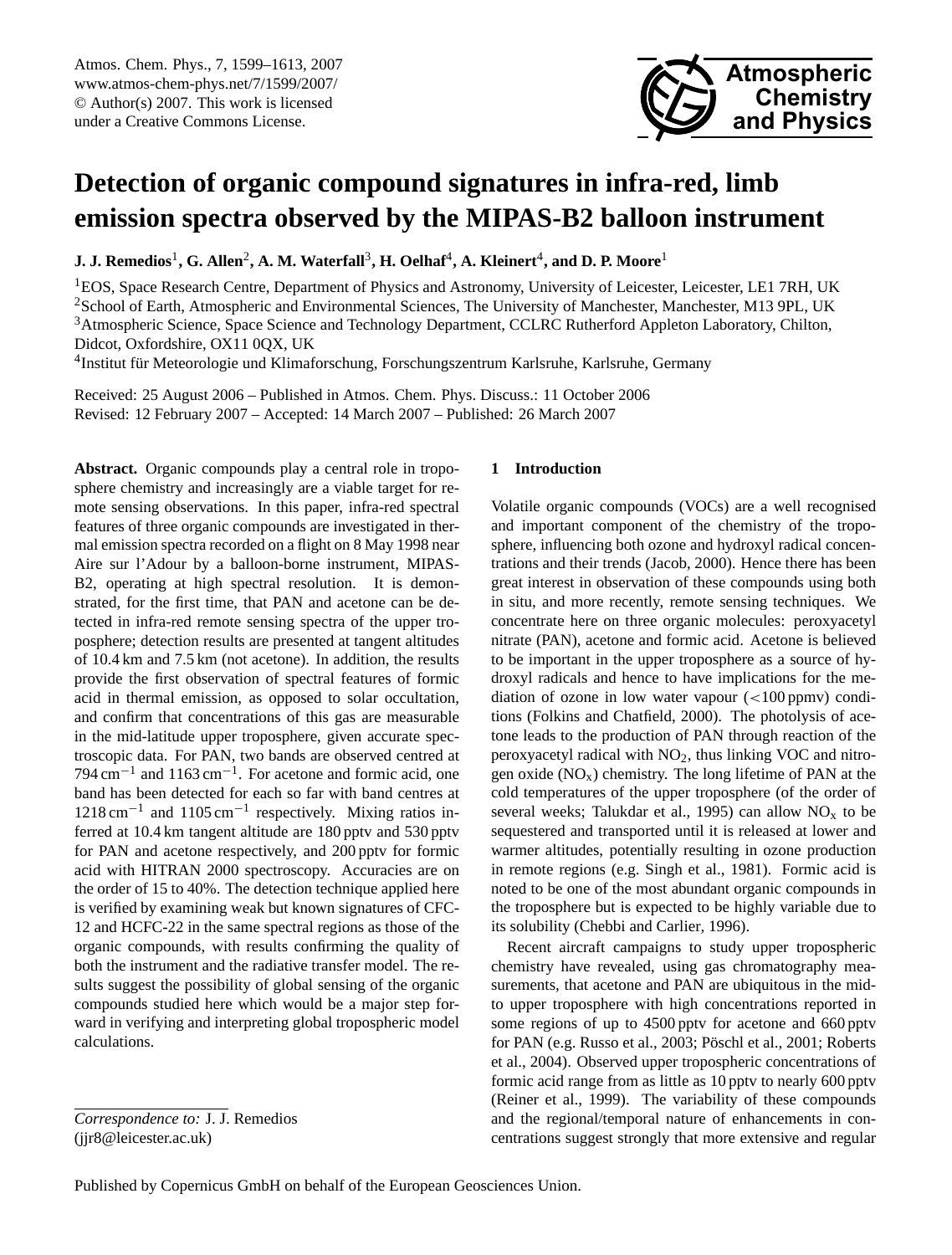measurements of VOC concentrations would provide considerable new information. In the 1990s, only the Global Ozone Monitoring Experiment [\(Burrows et al.,](#page-12-2) [1999\)](#page-12-2) was able to provide satellite-based, global measurements of such compounds, in the form of formaldehyde columns from visible wavelength observations. Since 2000, there has been a revolution in abilities to sense organic compounds with parallel studies of glyoxal (e.g. [Wittrock et al.,](#page-14-2) [2006\)](#page-14-2) and methanol [\(Dufour et al.,](#page-12-3) [2006\)](#page-12-3) complementing the investigations of PAN, acetone and formic acid which are reported in this paper.

With the increasing use of infra-red spectrometers, particularly in satellite systems, the detection of organic compound signatures in observed atmospheric spectra, as for methanol [\(Dufour et al.,](#page-12-3) [2006\)](#page-12-3) can significantly increase measurement capability and would allow global mapping of such compounds. In this paper, we examine the signatures of PAN, acetone and formic acid in infra-red emission spectra recorded from a high spectral resolution, well calibrated and sensitive balloon instrument, the Michelson Interferometer for Passive Atmospheric Sounding, MIPAS-B2. A particular challenge is that all three species are relatively weak absorbers of infrared radiation and in the case of acetone and PAN their signatures do not exhibit significant resolved rotational structure. No remote sensing detections of PAN and acetone in the upper troposphere, as opposed to the urban boundary layer, have previously been reported in the midinfrared, perhaps also because of a previous lack of appropriate laboratory cross-sections at high spectral resolution and cold temperatures. For these gases, this work takes advantage of new laboratory measurements of the absorption cross-sections of PAN [\(Allen et al.,](#page-12-4) [2005a,](#page-12-4)[b\)](#page-12-5) and acetone [\(Waterfall,](#page-14-3) [2003\)](#page-14-3). For formic acid, [Goldman et al.](#page-13-5) [\(1984\)](#page-13-5) tentatively identified formic acid in balloon-borne solar occultation spectra and [Shephard et al.](#page-13-6) [\(2003\)](#page-13-6) and [Rinsland](#page-13-7) [et al.](#page-13-7) [\(2004\)](#page-13-7) have recently reported that formic acid can be observed in ground-based solar absorption spectra. Here, we show that determination of formic acid is also possible in thermal emission, thus adding to the weight of evidence for the ability of mid-infrared instruments to measure formic acid.

# **2 The MIPAS-B2**

The MIPAS-B2 instrument [\(Fischer and Oelhaf,](#page-12-6) [1996;](#page-12-6) [Friedl-Vallon et al.,](#page-13-8) [2004\)](#page-13-8) is a cryogenically cooled (220– 225 K), Fourier transform, infra-red spectrometer flown on stratospheric balloons at altitudes between 29 and 39 km. The spectrometer unit itself consists of a threemirror off-axis telescope, a Double Pendulum Interferometer and a four-channel liquid-helium-cooled detector dewar. The detectors are arsenic doped, silicon blocked impurity band detectors (Si:As BIB). A two-sided interferogram is recorded with a maximum optical path difference of 14.5 cm, corresponding to the unapodised resolution (FWHM) of 0.04 cm−<sup>1</sup> ; after apodisation with the Norton-Beer strong function [\(Norton and Beer,](#page-13-9) [1976,](#page-13-9) [1977\)](#page-13-10), this resolution decreases to approximately  $0.07 \text{ cm}^{-1}$ . The field of view (FOV) of the telescope gives a vertical field of view of 5.0 mrad, corresponding to approximately 3 km in the upper troposphere with a decreasing field of view at higher altitudes. The line of sight is controlled actively through the scan mirror based on a control loop using attitude information from an inertial navigation system aided by GPS and referenced with postflight calibration from CCD images of the night sky; an accuracy of 0.3 mrad (40–190 m depending on tangent altitude) is achieved. The instrument lineshape and FOV have been characterised by laboratory measurements and also, in the case of the lineshape, through views of narrow atmospheric lines at high tangent altitudes as described by [Friedl-Vallon](#page-12-7) [et al.](#page-12-7) [\(1999\)](#page-12-7).

The processing of the raw data to geo-located apodised spectra (Level 1B) is described in detail by [Trieschmann](#page-14-4) [\(2000\)](#page-14-4) and includes non-linearity and phase corrections, and apodisation prior to a Fourier transform of the resulting interferograms. Radiometric calibration is performed using instrumental gain and offset determined using the onboard blackbody reference source at instrument temperature and that of cold "space" recorded during the flight. Here "space" is defined as the spectrum recorded at a  $+20^{\circ}$  elevation viewing angle; emission lines originating from molecules in the atmosphere above the balloon have to be removed from the high-resolution "space" spectrum to produce the required calibration curve. All spectra employed in this study were apodised with the Norton-Beer strong apodisation and interpolated to a sampling grid of  $0.025$  cm<sup>-1</sup> using zero-filling of the measured interferogram. The apodisation is particularly useful for detection of weak cross-sectional species, such as acetone and PAN, where it is not so critical to achieve the highest spectral resolution but rather it is necessary to reduce the impact of sidelobes of multiple strong interfering spectral lines on the regions between spectral lines. This allows for a cleaner detection of the wavenumber dependence of the target spectral signatures.

The principal atmospheric spectral data sets used in this study were recorded during flight campaign 6 [\(Friedl-Vallon](#page-12-7) [et al.,](#page-12-7) [1999\)](#page-12-7) where the balloon was launched from Aire sur l'Adour in Southwest France on 8 May 1998 with the instrument obtaining limb spectra over the Western Mediterranean region. The spectra analysed were all measured between 02:17 to 03:17 UTC. The Meditteranean region provides a special interest for future studies of pollution since recent studies by [Holzinger et al.](#page-13-11) [\(2005\)](#page-13-11) and [Lelieveld et al.](#page-13-12) [\(2002\)](#page-13-12) have revealed that European pollution can concentrate there with enhanced organic concentrations observed [\(Holzinger](#page-13-11) [et al.,](#page-13-11) [2005\)](#page-13-11).

Profiles of atmospheric limb spectra were recorded between tangent altitudes of 7.5 and 37.9 km in steps of approximately 3 km. For this study, which employed version 1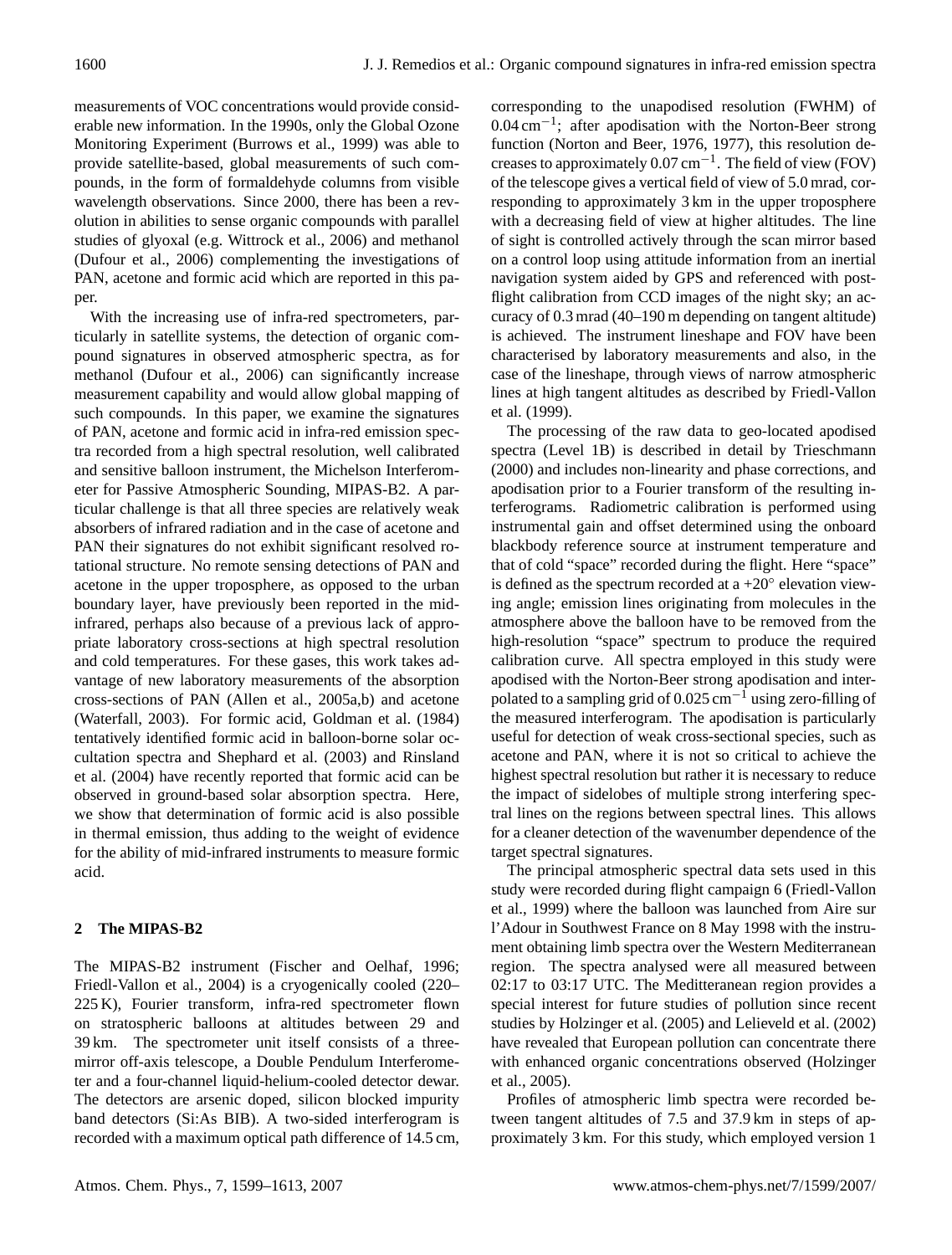of the Flight 6 data, averaged spectra at each tangent altitude were employed together with a standard deviation calculated from the four to twenty two individual spectra recorded at each step. Derivations of Noise Equivalent Spectral Radiance or NESR [\(Friedl-Vallon et al.,](#page-12-7) [1999\)](#page-12-7) from laboratory measurements, in-flight single scans of the internal blackbody and standard deviations of consecutive atmospheric calibrated spectra all yield similar results with typical NESR values for single spectra being  $15 \text{ nW/(cm}^2 \text{ sr cm}^{-1})$ for channel 1 (685–970 cm<sup>-1</sup>) and  $4.0 \text{ nW/(cm}^2 \text{ sr cm}^{-1})$  for channel 2 (1020 to  $1500 \text{ cm}^{-1}$ ). For the averaged spectra employed in this study, the NESR values for the upper troposphere observations can be reduced by a factor of two (averages of four spectra) i.e. to 7.5 and  $2.0 \text{ nW/(cm}^2 \text{ sr cm}^{-1})$ for channels 1 and 2 respectively. Wavenumber shifts were corrected by fitting well-known narrow lines at higher tangent altitudes. Residual errors in frequency were found to be negligible  $(<0.0005 \text{ cm}^{-1})$ .

# **3 Detection of atmospheric signatures of weakly absorbing molecules**

A number of high spectral resolution (better than  $0.1 \text{ cm}^{-1}$ ) instruments are currently in operation including groundbased instruments, balloon-borne instruments, aircraft-based and satellite instruments. For instruments of the MIPAS form, such as the MIPAS-B2 instrument described here and the MIPAS-E instrument on ENVISAT [\(Fischer and Oel](#page-12-6)[haf,](#page-12-6) [1996\)](#page-12-6), the infra-red atmospheric emission spectrum observed in limb sounding reveals a rich information content with more than thirty molecules already known to contribute to observed spectra between 600 and 2400 cm−<sup>1</sup> (16.67–  $4.17 \mu m$  respectively). The stronger signatures of atmospheric constituents in the mid-infrared have been well observed for some time and are therefore reasonably well understood. Furthermore, infra-red radiative transfer theory is sufficiently advanced that these strong signatures can be predicted using established spectroscopic parameters, such as the HITRAN database [\(Rothman et al.,](#page-13-13) [2003,](#page-13-13) and references therein) and modelled very well for retrieval purposes, although this is not necessarily so where line mixing or line shape effects are important or in the case of weak lines.

For weaker, cross-sectional type signatures, detection and subsequent retrieval is more complicated because it depends on the ability to model strong lines from other compounds that may partially obscure the target signatures. It also depends on the instrument performance (noise levels quantified by the NESR and calibration of the spectra). Furthermore, the presence of unsuspected or unknown signatures may give rise to additional features in the observed atmospheric spectra. Confirmation of detection in measured spectra is therefore best demonstrated by a match with expected signals, including (where possible) the detection of multiple spectral bands for the species of interest, distinctive features or the

characteristic shape of such bands. Hence, the detection requires good laboratory measurements of the spectroscopy of the gas or theoretical calculations of spectroscopy (e.g. [Toon](#page-14-5) [et al.,](#page-14-5) [1986\)](#page-14-5), particularly of band/line centre frequencies and relative line intensity/cross-section variations.

In this study, we detect the signatures of PAN, acetone and formic acid in turn, showing that multiple bands, and identifiable features (band shape and Q branches) can be distinguished remarkably well. We further verify our detection methodology, and the quality of the MIPAS-B2 spectra, by showing it is possible also to represent accurately wellknown spectral signatures (HCFC-22 and CFC-12) within or close to the target spectral regions of the spectra for the three organic species considered.

#### 3.1 Detection methodology

The features to be examined are relatively weak compared to the intensities of strong spectral lines of contaminants overlapping with the target features in each spectral region and in fact cannot be observed directly in measured atmospheric spectra; typically the peak strong line contributions are a factor of ten or more greater than expected PAN and acetone contributions. Therefore, in order to demonstrate spectroscopic detection via a visible spectral signature for the target gas, we seek to compare/match quantities (defined here as "residual spectra") displaying the target features in both measured and simulated equivalents rather than simply minimize the residual (ideally zero plus noise) of the measurement and its simulation. A measured residual spectrum,  $\Delta Y$ , is defined here as:

$$
\Delta Y(\tilde{\nu}) = R_Y(\tilde{\nu}) - R_{F-GAS}(\tilde{\nu})
$$
\n(1)

where  $\Delta Y$  is the measured residual spectrum as a function of wavenumber,  $\tilde{v}$ , and  $R<sub>Y</sub>$  and  $R<sub>F</sub>$  are the measured and simulated spectra respectively. The *R<sub>F−GAS</sub>* term describes a simulated spectrum with the target gas (GAS) excluded from the simulated atmosphere. A simulated residual spectrum,  $\Delta F$ , is defined here as:

$$
\Delta F(\tilde{\nu}) = R_F(\tilde{\nu}) - R_{F-GAS}(\tilde{\nu})
$$
\n(2)

Hence we see that for a perfect measurement with no associated error and for a numerically perfect simulation with accurate spectroscopic reference data and prior knowledge of all other influencing gas concentrations, then  $\Delta Y$  is identical to  $\Delta F$ . In practice, the ability of both  $\Delta Y$  and  $\Delta F$  to display the spectral shape of the target molecule depends on the strength of the target signature relative to the measurement noise (for  $\Delta Y$ ) and the density and intensity of residual interfering features, particularly from strong spectral lines (for both  $\Delta Y$  and  $\Delta F$ ). Even for  $\Delta F$ , the appearance of residual spectral features of interfering gases is intrinsic since the presence of strong interfering gas lines alters the contribution of the target gas where the combination of these effects is non-linear, e.g. near the centre of saturating lines. In such cases, there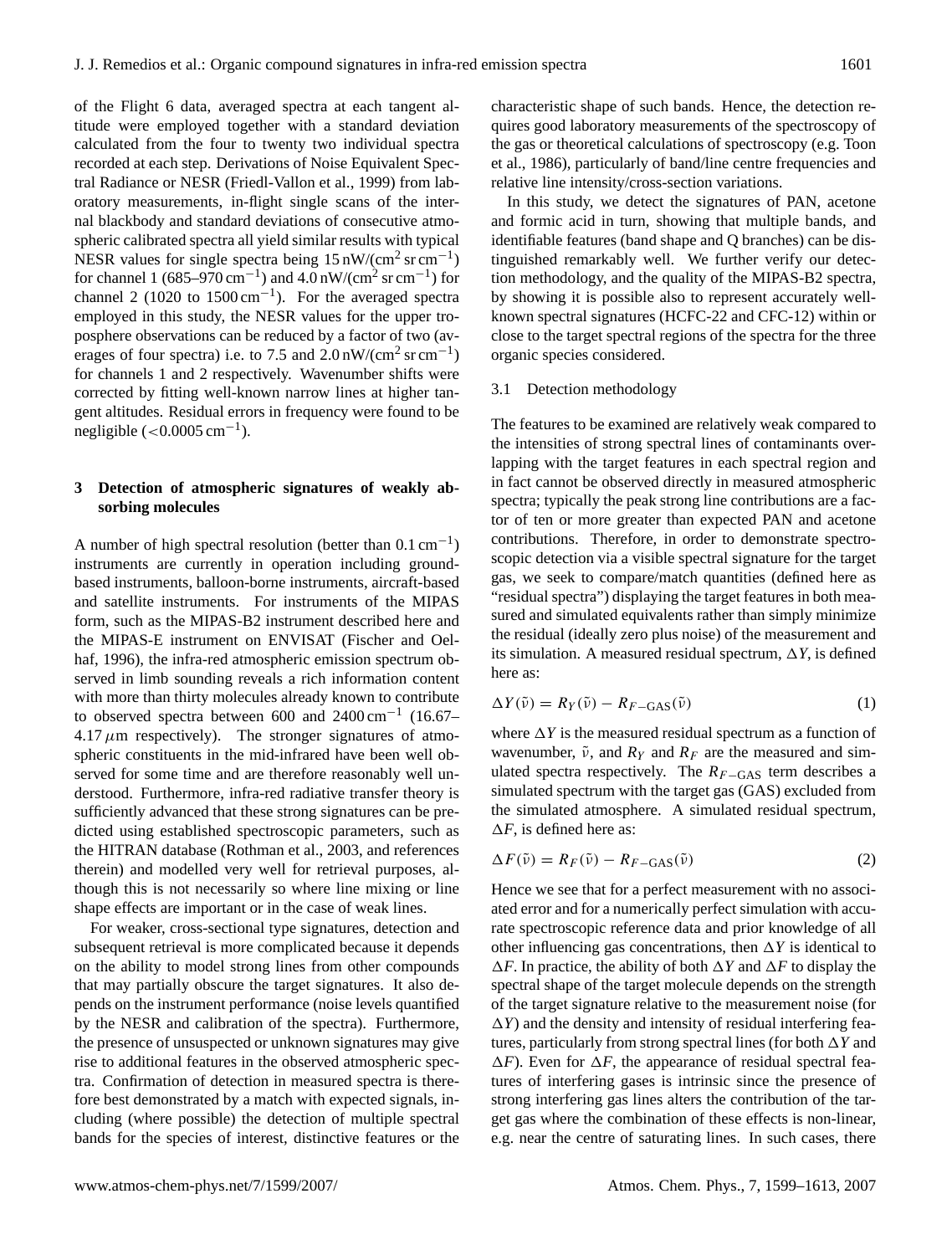will be incomplete cancellation on wavenumber scales of the order of the widths of interfering gas lines in  $\Delta F$  and hence residual structure. Errors in spectroscopic data and vertical profiles of gas concentration will enhance this residual interfering structure in  $\Delta Y$ .

In this study,  $\Delta F$  was adjusted to match  $\Delta Y$  by adjusting concentration profiles of the principal atmospheric gases (see Table [1\)](#page-4-0) that contribute to the observed spectrum and adjusting aerosol extinction, temperature and pressure; minor gases were included in the simulation of the spectra but their concentration profiles were not iterated. The primary means of performing this process was iteration of the expected gas concentrations and aerosol extinctions from an initial, a priori state, using Jacobian perturbation spectra scaled to match the residuals in a manner analogous to a formal inversion process but employing visual inspection of the residuals and interactive adjustment of the scaling. The Jacobian spectra were calculated as the change in the model spectrum  $(R_F)$ for a 1% change in gas concentration at a specified altitude or a 1 K, 1% or  $10^{-4}$  km<sup>-1</sup> change in temperature, pressure or aerosol respectively. The spectral baseline close to each target spectral feature was a particular indicator of the quality of the fit and minimised principally using aerosol extinction (assumed spectrally flat in the vicinity of the target spectral signatures); there is also a contribution from heavy molecules such as CFC-12 and HCFC-22 for which the band shape can be fitted (Sect. [4.4\)](#page-6-0). At each iteration step, i.e. after adjustment of the expected profile values, a full re-calculation of the model spectrum and Jacobians was performed to ensure accuracy in the calculated residuals. The entire process was performed at tangent altitudes from 16.44 km to 7.5 km, fitting sequentially in an onion peeling type approach from higher to lower tangent altitudes; results are presented here only for altitudes where inferred concentrations were not so constrained by noise as to arise only from the initial a priori information. Mixing ratios were assumed to vary linearly between tangent altitudes.

# 3.1.1 The Oxford RFM

For the forward model, the Oxford Reference Forward Model (RFM) was employed in order to model the observed spectra measured by MIPAS-B2. The RFM is a line-by-line radiative transfer model, derived from the Genln2 model (Edwards, 1992), with the ability to simulate infra-red spectra given the instrument lineshape, field-of-view, spectroscopic parameters and atmospheric composition profiles (see <http://www.atm.ox.ac.uk/RFM/> for further details). Where available, the RFM uses standard spectroscopic parameters for specified gases, in this case from the HITRAN 2000 reference database described by [Rothman et al.](#page-13-13) [\(2003\)](#page-13-13). For many other heavy cross-sectional molecules, where line parameters are not available, reference data for such molecules can be input as a special supplement to HITRAN in the form of the absorption cross-section per molecule as a function of wavenumber. For this study, cross-sectional data are taken from work by [Allen et al.](#page-12-4) [\(2005a,](#page-12-4)[b\)](#page-12-5) for PAN and from [Wa](#page-14-3)[terfall](#page-14-3) [\(2003\)](#page-14-3) for acetone; the acetone measurements are in preparation for a paper to be submitted shortly following which data will be submitted to the HITRAN database and also made available on request to the authors.

# 3.1.2 Simulated conditions

For initial inputs to the RFM, we use a simulated atmosphere containing those gases listed in Table [1](#page-4-0) expected to significantly contribute (above instrument noise), including a large range of known minor species, to calculate the atmospheric spectra in the spectral range of interest for our three compounds. This simulated atmosphere was compiled in part from profiles previously retrieved from flight 6 MIPAS-B2 spectra for pressure, temperature,  $O_3$ , and aerosol [\(Jay,](#page-13-14) [2000\)](#page-13-14) and for  $H_2O$ ,  $HNO_3$ , CFC-12,  $N_2O_5$ ,  $N_2O$ , CH4, CCl<sup>4</sup> and HCFC-22 (Wiegele, personal communication). Other minor species were taken from the MIPAS V3.1 reference atmospheres [\(Remedios,](#page-13-15) [1999\)](#page-13-15) apart from some Freons (F113, F114, F115, F13 and CH<sub>3</sub>Cl) which were developed as part of the radiative forcing study of [Sihra et al.](#page-14-6)  $(2001)$ , and HNO<sub>4</sub> which was extracted from a set of reference atmospheres compiled for use in the ACECHEM study [\(ACECHEM,](#page-12-8) [2001\)](#page-12-8). Initial profiles for PAN and acetone originated from mid-latitude values for tropospheric model calculations [\(Hauglustaine et al.,](#page-13-16) [1998\)](#page-13-16). Initial values of formic acid were based on a simple profile representation with a constant mixing ratio of 200 pptv up to 12 km and a rapid decrease at higher altitudes.

# <span id="page-3-1"></span>**4 Detection results**

# <span id="page-3-0"></span>4.1 PAN

The PAN detection was performed using two PAN bands, one in each of two MIPAS-B2 channels. Each PAN band, one centred at 794 cm<sup>-1</sup> (the  $v_{16}$  NO<sub>2</sub> stretch) and the other at  $1163 \text{ cm}^{-1}$  (the  $v_{10}$  C-O stretch), was fitted independently and the results compared subsequent to the fit. In all cases, the target gas, pressure, temperature, aerosol and the other principal gases in Table [1](#page-4-0) were allowed to vary. Perturbations to initial values involved only small changes, for example, less than 10−<sup>3</sup> km−<sup>1</sup> in the simulated aerosol extinction profile. In both PAN bands, sharp residual spectral lines indicative of poorly fitted water vapour and/or ozone were reduced by iterating the comparison of  $\Delta Y$  and  $\Delta F$  although some strong residuals remained. Values for PAN concentrations obtained from the independent fits to the two bands were identical (less than 10 pptv difference) within the noise (see Sect. [5\)](#page-8-0) and hence the same values (180 pptv and 260 pptv at 10.4 and 7.5 km altitude respectively) at each tangent altitude are used in the matched spectra in Figs. [1](#page-5-0) to [4](#page-5-1) to show the consistency of detection in the two bands.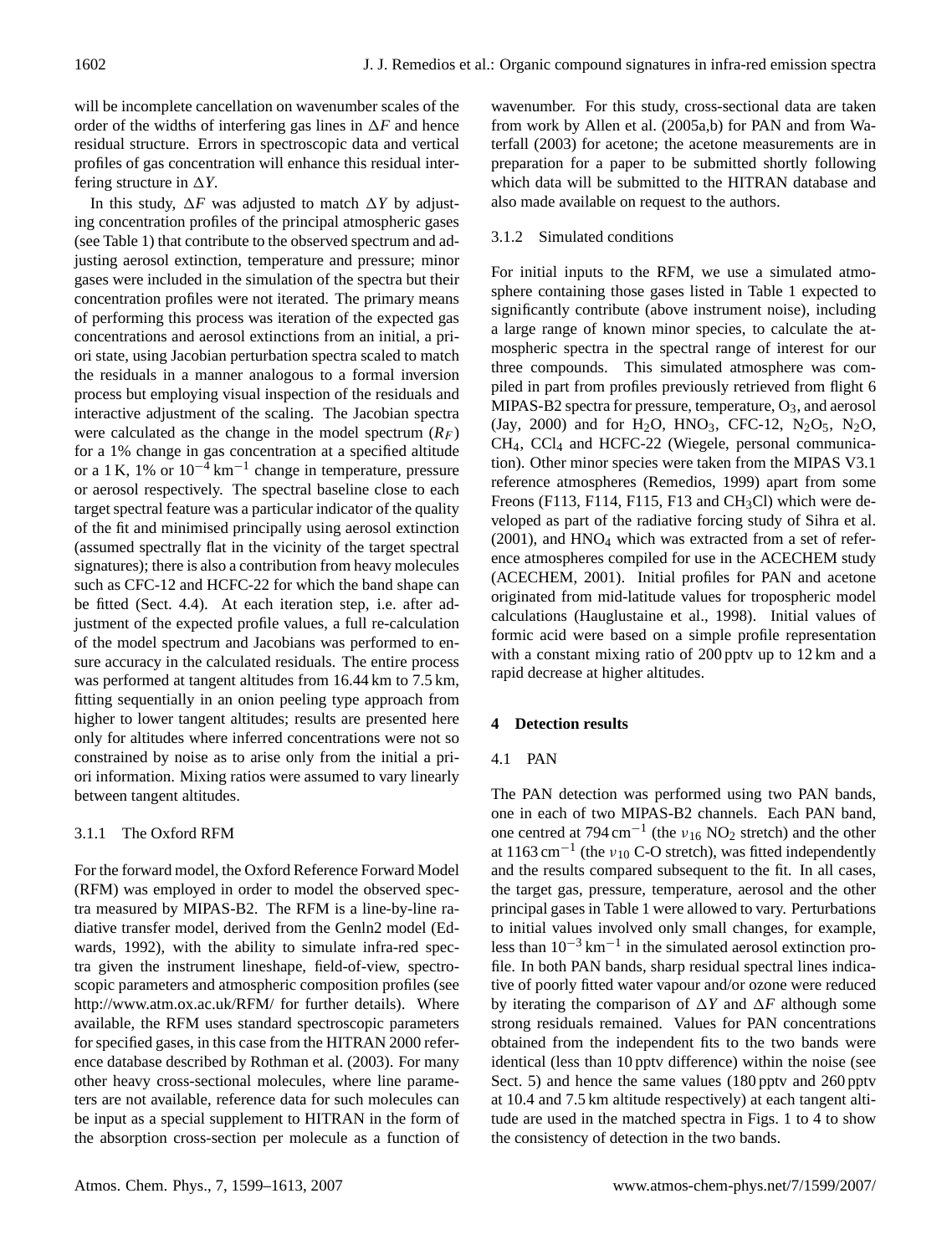<span id="page-4-0"></span>

| Window and<br>Target Gas of<br>Interest         | Window $1^*$ :<br><b>PAN</b><br>$750 - 850$ cm <sup>-1</sup>                                                                                                        | Window 2:<br><b>PAN</b><br>$1120 - 1330$ cm <sup>-1</sup>                                                                                                | Window $3$ :<br>Formic acid<br>$1060 - 1150$ cm <sup>-1</sup>                                                  | Window $4^*$ :<br>Acetone<br>$1160 - 1260$ cm <sup>-1</sup>                                                             |
|-------------------------------------------------|---------------------------------------------------------------------------------------------------------------------------------------------------------------------|----------------------------------------------------------------------------------------------------------------------------------------------------------|----------------------------------------------------------------------------------------------------------------|-------------------------------------------------------------------------------------------------------------------------|
| Principal gases<br>in addition to<br>target gas | $H2O$ , CO <sub>2</sub><br>$CCl4, O3$ , Aerosol                                                                                                                     | $H2O$ , CH <sub>4</sub> , CO <sub>2</sub> ,<br>$N2O$ , $O3$ , Aerosol,<br>$F12*$                                                                         | $H_2O, CO_2, O_3$<br>Aerosol, F12*                                                                             | $H_2O$ , $CO_2$ , $CH_4$<br>$N2O$ , Aerosol, $O3$                                                                       |
| Other<br>contributing<br>gases                  | $C_2H_2, C_2H_6, COF_2,$<br>$NH3$ , NO <sub>2</sub> , HNO <sub>3</sub> ,<br>$HNO4$ , F11, F113,<br>$F22^*$ , CH <sub>3</sub> Cl, ClO,<br>$CIONO2$ , OCS,<br>acetone | $COF2$ , NH <sub>3</sub> , SO <sub>2</sub> ,<br>$H_2O_2$ , $HNO_3$ , $F113$ ,<br>F114, F115, F13,<br>F14, F22, ClONO <sub>2</sub> ,<br>$N2O5$ , acetone, | $NH_3$ , CH <sub>4</sub> , F115,<br>F13, F22, N <sub>2</sub> O,<br>$SO2$ , F113, F114,<br><b>PAN, F11, OCS</b> | $COF2, SO2, H2O2$<br>$HNO3, F11, F12*,$<br>$F14, F22, ClONO2$ ,<br>$N2O5$ , PAN, HNO <sub>4</sub> ,<br>HNO <sub>3</sub> |

**Table 1.** Contaminant gases used in forward modelling of the MIPAS-B2 spectra

\* N.B. In a separate verification test (Sect. [4.4\)](#page-6-0), the F22 and F12 signatures were investigated in windows 1 and 4 respectively.

For the 794 cm−<sup>1</sup> band, the PAN feature was compared between  $\Delta Y$  and  $\Delta F$  principally in the 785–805 cm<sup>-1</sup> region; the principal "baseline" regions were selected to be 750–770 cm−<sup>1</sup> , 820–830 cm−<sup>1</sup> and 840–850 cm−<sup>1</sup> . Two additional features that were checked closely in the fits were the CCl<sub>4</sub> peak contributions between 790 and  $800 \text{ cm}^{-1}$  and also near  $780 \text{ cm}^{-1}$ , and the intensity and width of the temperature and pressure-sensitive  $CO<sub>2</sub>$   $v<sub>2</sub>$  Q-branch between 792 and 793 cm<sup>-1</sup>. For CCl<sub>4</sub>, the initial profile had to be scaled downwards, for example, from 118 pptv to 100 pptv at  $10.4 \text{ km}$ , a result which is very consistent with  $\text{CCl}_4$  mixing ratios of 102 pptv reported for 1998 by [Montzka et al.](#page-13-17) [\(1999\)](#page-13-17). For the  $CO<sub>2</sub>$  Q branch, small adjustments of pressure and temperature improved the fit at this frequency but small residuals remained even with inclusion of line mixing. Refined retrieval schemes (as opposed to detection as shown here) could choose to exclude the intense  $CO<sub>2</sub>$  Q branch from the fit (see Sect. [5\)](#page-8-0).

For the  $1163 \text{ cm}^{-1}$  band, the PAN feature is more symmetric in information content so that the PAN spectral shape clearly emerges over a range of approximately 10 cm−<sup>1</sup> either side of 1163 cm−<sup>1</sup> . Nonetheless, the region between 1155–1164 cm<sup>-1</sup> and the region near 1167 cm<sup>-1</sup> are particularly sensitive to PAN emissions. The baseline was fitted between 1120 and 1140 cm−<sup>1</sup> primarily, and some information is also available between 1180 and 1300 cm−<sup>1</sup> as can be seen from the acetone fits. As for the 794 cm<sup>-1</sup> band, residual water vapour lines are the chief problem but there is also some structure due to  $N_2O$  lines. The spectral noise is lower for the 1163 cm−<sup>1</sup> band which is useful although not a limiting factor in the detection of PAN.

The values of PAN derived from this MIPAS balloon flight compare reasonably with observations and models of midlatitude, upper troposphere concentrations. Aircraft measurements of PAN observed in the UT show mixing ratios which vary strongly from less than 100 pptv (e.g. [Emmons et](#page-12-9) [al.,](#page-12-9) [2000\)](#page-12-9) to greater than 300 pptv (e.g. [Russo et al.,](#page-13-1) [2003;](#page-13-1) [Miyazaki et al.,](#page-13-18) [2003\)](#page-13-18). Effects which can play a role include warm conveyor belt and convective outflow processes transporting air from industrial or biomass burning regions [\(Holzinger et al.,](#page-13-11) [2005;](#page-13-11) [Miyazaki et al.,](#page-13-18) [2003\)](#page-13-18). Model calculations indicate mean mid-latitude mixing ratios of close to 100 pptv at these altitudes but PAN concentrations are dependent on photolysis rates for acetone and isoprene emissions [\(Arnold et al.,](#page-12-10) [2005\)](#page-12-10), as well as the dynamical processes already noted. [Wang et al.](#page-14-7) [\(1998\)](#page-14-7) show enhancements in PAN levels above Europe compared to measurements over the Atlantic and it is possible that springtime in the Northern midlatitudes results in increased values of PAN at the altitudes of the observations of flight 6 compared to average mid-latitude concentrations.

#### 4.2 Acetone

For acetone, only the  $v_{17}$  C-C stretch at 1216 cm<sup>-1</sup> is potentially observable according to radiative transfer simulations. The detection of acetone is one of the more difficult problems in analysing the Flight 6 MIPAS balloon spectra, because of the concentrations of acetone most likely sampled during this mid-latitude flight, and the relatively weak acetone absorption cross-section. The acetone spectral region suffers from competing spectral features due to a number of interfering gases leading to a heavily distorted spectral signature for acetone (compared to a pure band shape) in the residual spectra  $(\Delta Y, \Delta F)$ . In addition, the strength of the water vapour lines causes saturation of the higher wavenumber part of the spectral region. Figure [5](#page-6-1) shows results from the MIPAS-B2 analysis at 10.4 km altitude; at 7.5 km, errors from water vapour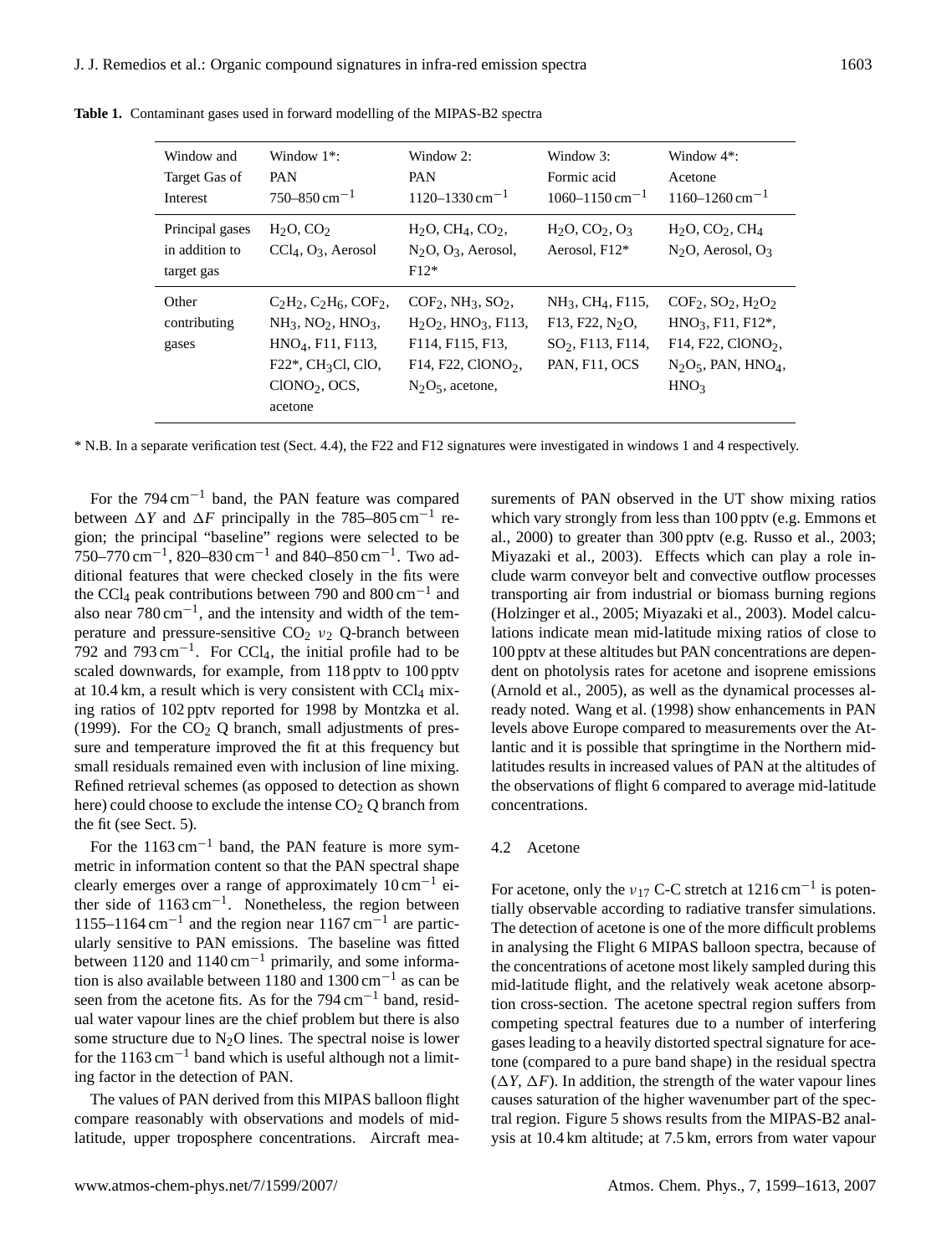

<span id="page-5-0"></span>**Fig. 1.** PAN detection, 794 cm−<sup>1</sup> band, 10.4 km tangent altitude. A comparison of measured residual,  $\Delta Y$  (black), with simulated residual,  $\Delta F$  (red), for a measurement (channel 1) recorded during the MIPAS-B2 Flight 6. The simulated residual is shown for a PAN concentration of 180 pptv at this altitude.



**Fig. 2.** PAN detection, 794 cm−<sup>1</sup> band, 7.5 km tangent altitude. A comparison of measured residual,  $\Delta Y$  (black), with simulated residual,  $\Delta F$  (red), for a measurement (channel 1) recorded during the MIPAS-B2 Flight 6. The simulated residual is shown for a PAN concentration of 260 pptv at this altitude.

(including its continuum) and the other interfering gases renders acetone detection difficult with the data from this flight. The higher wavenumber region above  $1240 \text{ cm}^{-1}$  is close to saturation so that information on aerosol is obtained from the lower wavenumber portion below the acetone feature; in effect the aerosol information is translated from the PAN retrieval. The acetone spectral feature in the residual spectra is split into four distinct windows, each of which is separated by features due to interfering trace gases. Hence, although the overall band shape is difficult to identify, the agreement between  $\Delta Y$  and  $\Delta F$  in the four windows is very good and shows the utility of the detection methodology for weak spectral signatures.



**Fig. 3.** PAN detection,  $1163 \text{ cm}^{-1}$  band,  $10.4 \text{ km}$  tangent altitude. A comparison of measured residual,  $\Delta Y$  (black), with simulated residual,  $\Delta F$  (red), for a measurement (channel 2) recorded during the MIPAS-B2 Flight 6. The simulated residual is shown for a PAN concentration of 180 pptv at this altitude.



<span id="page-5-1"></span>**Fig. 4.** PAN detection,  $1163 \text{ cm}^{-1}$  band, 7.5 km tangent altitude. A comparison of measured residual,  $\Delta Y$  (black), with simulated residual,  $\Delta F$  (red), for a measurement (channel 2) recorded during the MIPAS-B2 Flight 6. The simulated residual is shown for a PAN concentration of 260 pptv at this altitude.

The spectra of flight 6 are consistent with 530 pptv of acetone present at 10.4 km altitude. This inferred concentration is comparable to the latest model calculations for acetone [\(Arnold et al.,](#page-12-10) [2005\)](#page-12-10) which predict higher concentrations of acetone in the upper troposphere using new photolysis rates [\(Arnold et al.,](#page-12-11) [2004;](#page-12-11) [Blitz et al.,](#page-12-12) [2004\)](#page-12-12) than had been the case for earlier budget studies [\(Jacob et al.,](#page-13-19) [2002\)](#page-13-19). The value is also within the range of aircraft composite profiles shown, for example, in [Horowitz et al.](#page-13-20) [\(2003\)](#page-13-20) particularly those from the SONEX campaign.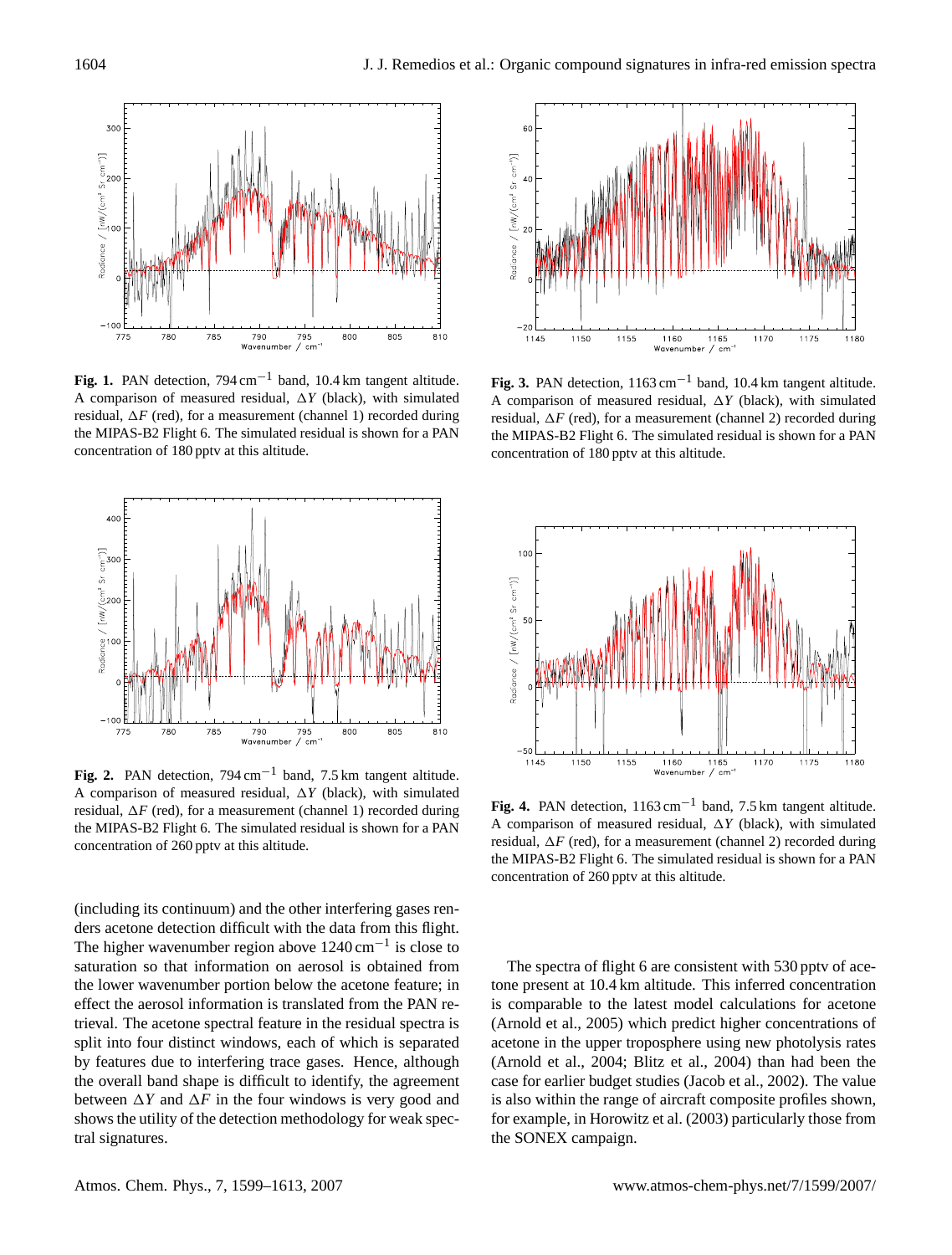

<span id="page-6-1"></span>**Fig. 5.** Acetone detection,  $1220 \text{ cm}^{-1}$  band,  $10.4 \text{ km}$  tangent altitude. A comparison of measured residual,  $\Delta Y$  (black), with simulated residual,  $\Delta F$  (red), for a measurement (channel 1) recorded during the MIPAS-B2 Flight 6. The simulated residual is shown for an acetone concentration of 530 pptv at this altitude.

#### <span id="page-6-3"></span>4.3 Formic acid

For formic acid, forward model sensitivity calculations indicated that only one band, the  $v_6$  band centred at 1105 cm<sup>-1</sup>, is potentially observable. This band features an intense and distinctive Q branch which has been noted by [Goldman et al.](#page-13-5) [\(1984\)](#page-13-5) as being a characteristic of the appearance of a formic acid signature in atmospheric spectra. Fortunately, the atmospheric spectrum in the region of the  $v_6$  formic acid band is much less complicated than the corresponding regions for PAN and acetone since ozone is the only major trace species contributing to the region. Lines from  $H_2O$  and its isotope, HDO, as well as from  $CH_4$  are present in this Q branch spectral region and could affect the detection. However, at these altitudes in the mid-latitudes, their relative contribution is expected to be small. The essential parameters for the fit to the spectral region for formic acid therefore included formic acid, ozone and aerosol. The baseline was fitted for aerosol principally between 1060 and  $1080 \text{ cm}^{-1}$  since the spectral influence of PAN becomes important beyond 1145 cm−<sup>1</sup> on the other side of the band. Results for the fit are shown in Fig. [6](#page-6-2) for a tangent altitude of 10.4 km. The Q branch feature is clear and fits well with previous observations such as those reported by [Shephard et al.](#page-13-6) [\(2003\)](#page-13-6). It is also possible to distinguish the overall shapes of the P and R branches, although not their structures, especially given the confidence of successful matching of the signature of CFC-12 in channel 2. At 7.5 km, the formic acid Q branch remains a clearly identifiable feature but residual structure causes problems in interpreting the comparison in the P and R branches (Fig. [7\)](#page-7-0), particularly in the baseline near 1130 cm<sup>-1</sup> and ozone lines between 1060 and 1090 cm−<sup>1</sup> . The strongest evidence for the formic acid detection therefore comes from the spectra at 10.4 km tangent altitude.



<span id="page-6-2"></span>**Fig. 6.** Formic acid detection,  $1105 \text{ cm}^{-1}$  band,  $10.4 \text{ km}$  tangent height. A comparison of measured residual,  $\Delta Y$  (black), with simulated residual,  $\Delta F$  (red), for a measurement (channel 2) recorded during the MIPAS-B2 Flight 6. The simulated residual is shown for a formic acid concentration of 200 pptv at this altitude.

The spectra of flight 6 are consistent with formic acid concentrations of 320 pptv at 7.5 km and 200 pptv at 10.4 km using HITRAN 2000 spectroscopy. Recent research [\(Vander](#page-14-8) [Auwera,](#page-14-8) [2006\)](#page-14-8) indicates that HITRAN 2000 absolute intensities could be low by nearly a factor of two which would lead to a corresponding decrease in the inferred formic acid to 50% of the quoted values; see Sect. [5](#page-8-0) for further discussion. Aircraft measurements of formic acid concentrations vary even more strongly than those for PAN, ranging from 60 pptv to nearly 600 pptv (e.g. [Singh et al.,](#page-14-9) [2000;](#page-14-9) [Reiner et](#page-13-4) [al.,](#page-13-4) [1999\)](#page-13-4). Hence both the inferred values using HITRAN 2000 and a reduced set of values would fall within the range of previous observations. Standard chemical transport models of formic acid tend to underestimate severely aircraft observations, e.g. [von Kuhlmann](#page-14-10) [\(2003\)](#page-14-10), as for other oxygenates, so it is not possible to compare models with the observations made here. However, the model problems clearly indicate that global measurements of formic acid are highly desirable, as would potentially be obtainable from infra-red satellite measurements.

<span id="page-6-0"></span>4.4 Verification of the detection methodology with wellknown spectral features

It is possible to verify the fundamentals of the detection methodology employed above by investigating the appearance in the residual spectra of well-known spectral signatures. The infra-red bands of HCFC-22 and CFC-12 are ideal for this purpose since their concentrations at upper tropospheric altitudes are relatively well-known, each spectral band contains a sharp, strong Q branch which is readily identifiable, and the cross-sectional P and R branches provide a testable band shape over the appropriate range of signals. One such spectral feature was investigated in each of the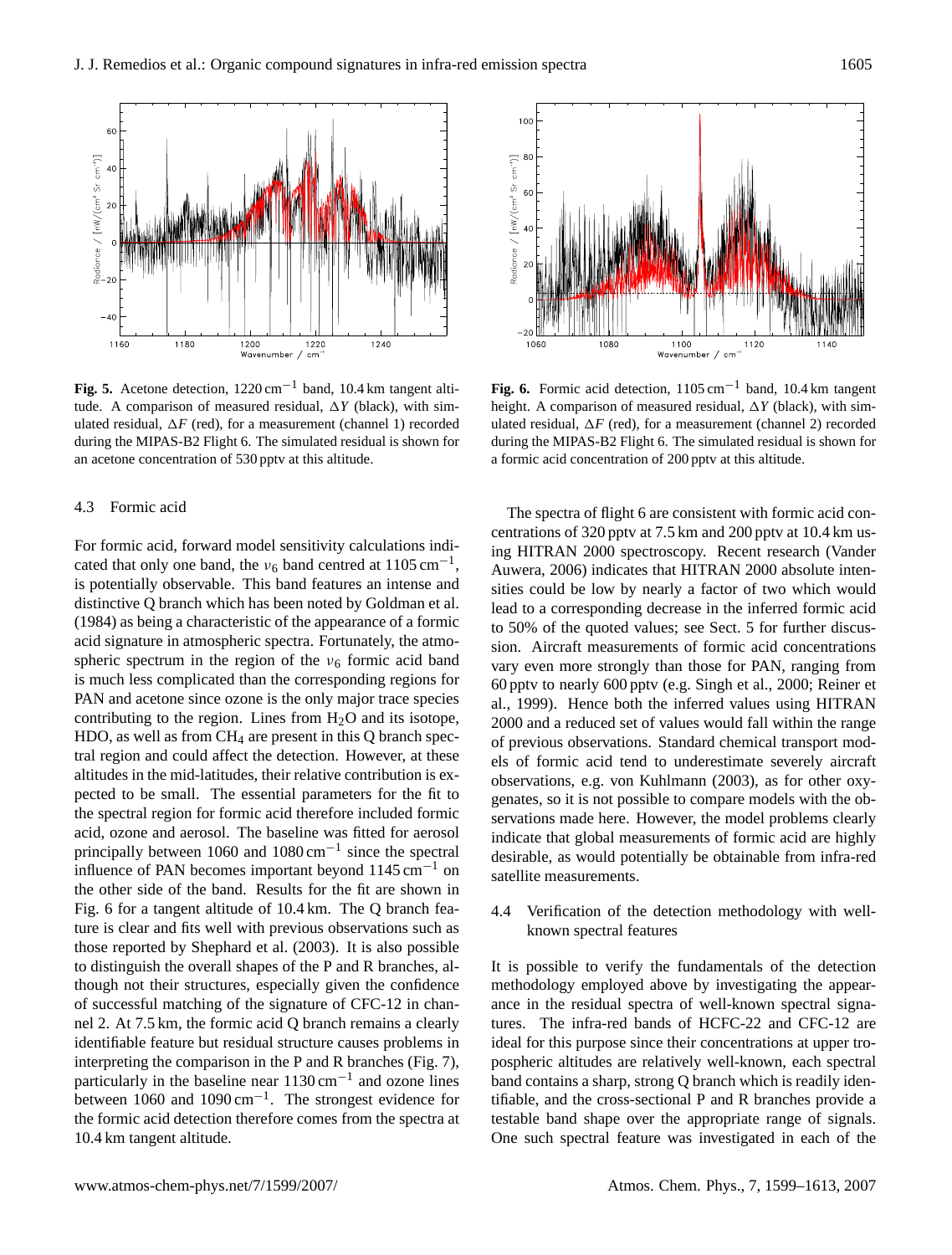

<span id="page-7-0"></span>**Fig. 7.** Formic acid detection,  $1105 \text{ cm}^{-1}$  band, 7.5 km tangent altitude. A comparison of measured residual,  $\Delta Y$  (black), with simulated residual,  $\Delta F$  (red), for a measurement (channel 2) recorded during the MIPAS-B2 Flight 6. The simulated residual is shown for a formic acid concentration of 320 pptv at this altitude.



<span id="page-7-1"></span>**Fig. 8.** HCFC-22 detection,  $809 \text{ cm}^{-1}$  band,  $10.4 \text{ km}$  tangent altitude. A comparison of measured residual,  $\Delta Y$  (black), with simulated residual,  $\Delta F$  (red), for a measurement (channel 1) recorded during the MIPAS-B2 Flight 6. The simulated residual is shown for a HCFC-22 concentration of 135 pptv at this altitude.

MIPAS-B2 channels: HCFC-22 for channel 1 and CFC-12 for channel 2. The purpose was to show that a comparison of  $\Delta Y$  and  $\Delta F$  did in fact reveal the requisite spectral signature for the well-mixed gases, as expected, at signal levels commensurate with the anticipated PAN, acetone and formic acid contributions to the spectra.

Figure [8](#page-7-1) shows a comparison of  $\Delta Y$  and  $\Delta F$  computed with HCFC-22 as the target gas at 10.4 km tangent altitude, examining in particular the spectral region between 805 and  $825 \text{ cm}^{-1}$  which contains the  $v_7$  band centred at  $809 \text{ cm}^{-1}$ . The gases listed for window 1 in Table [1](#page-4-0) were included in the calculations with PAN values assumed from the fits described in Sect. [4.1](#page-3-0) although its contribution is small in



<span id="page-7-2"></span>**Fig. 9.** CFC-12 detection,  $1161 \text{ cm}^{-1}$  band,  $10.4 \text{ km}$  tangent altitude. A comparison of measured residual,  $\Delta Y$  (black), with simulated residual,  $\Delta F$  (red), for a measurement (channel 2) recorded during the MIPAS-B2 Flight 6. The simulated residual is shown for a CFC-12 concentration of 545 pptv at this altitude.

the target region for HCFC-22. The plot is shown for an HCFC-22 concentration of 135 pptv which was not iterated since it immediately provided a very good fit of  $\Delta F$  to  $\Delta Y$ . The Q branch near  $809 \text{ cm}^{-1}$  is relatively strong, compared to the organic compound spectral features of interest here, but of greater relevance is the very good fit to the P and R branches which range in intensity from zero up to approximately  $100 \text{ nW/(cm}^2 \text{ sr cm}^{-1})$ . The structure observed, particularly in the R branch, is due to intrinsic incomplete subtraction of stronger  $CO<sub>2</sub>$  gas lines. The quality of the fit in  $\Delta Y$  and  $\Delta F$  clearly lends confidence to the results for the detection of PAN as described in Sect. [5](#page-8-0) below.

Figure [9](#page-7-2) shows the result for a similar exercise using channel 2 spectra to detect the spectral signature of CFC-12 at the same tangent altitude of 10.4 km. The target signature is the  $v_6$  band of CFC-12 (centred at 1161 cm<sup>-1</sup>) between  $1140$  and  $1180 \text{ cm}^{-1}$ . The concentration employed in the comparison shown is 545 pptv which is in excellent agreement with the IPCC estimate of 533 pptv for 1998 [\(IPCC,](#page-13-21) [2001;](#page-13-21) [Montzka et al.,](#page-13-17) [1999\)](#page-13-17). As for HCFC-22, the Q branch is reasonably intense with peak signals reaching over 500 nW/(cm<sup>2</sup> sr cm−<sup>1</sup> ) but the P and R branches are of weaker signal level. The agreement in all 3 branches, P, Q and R is excellent and very encouraging in terms of the ability to determine and fit weak signatures in MIPAS-B2 spectra, particularly those in channel 2 such as the signature due to acetone. The fits to the Q branches in both channels demonstrate that detection of Q branches, e.g. for formic acid, should be possible although dependent on the scale and proximity of residual line structure.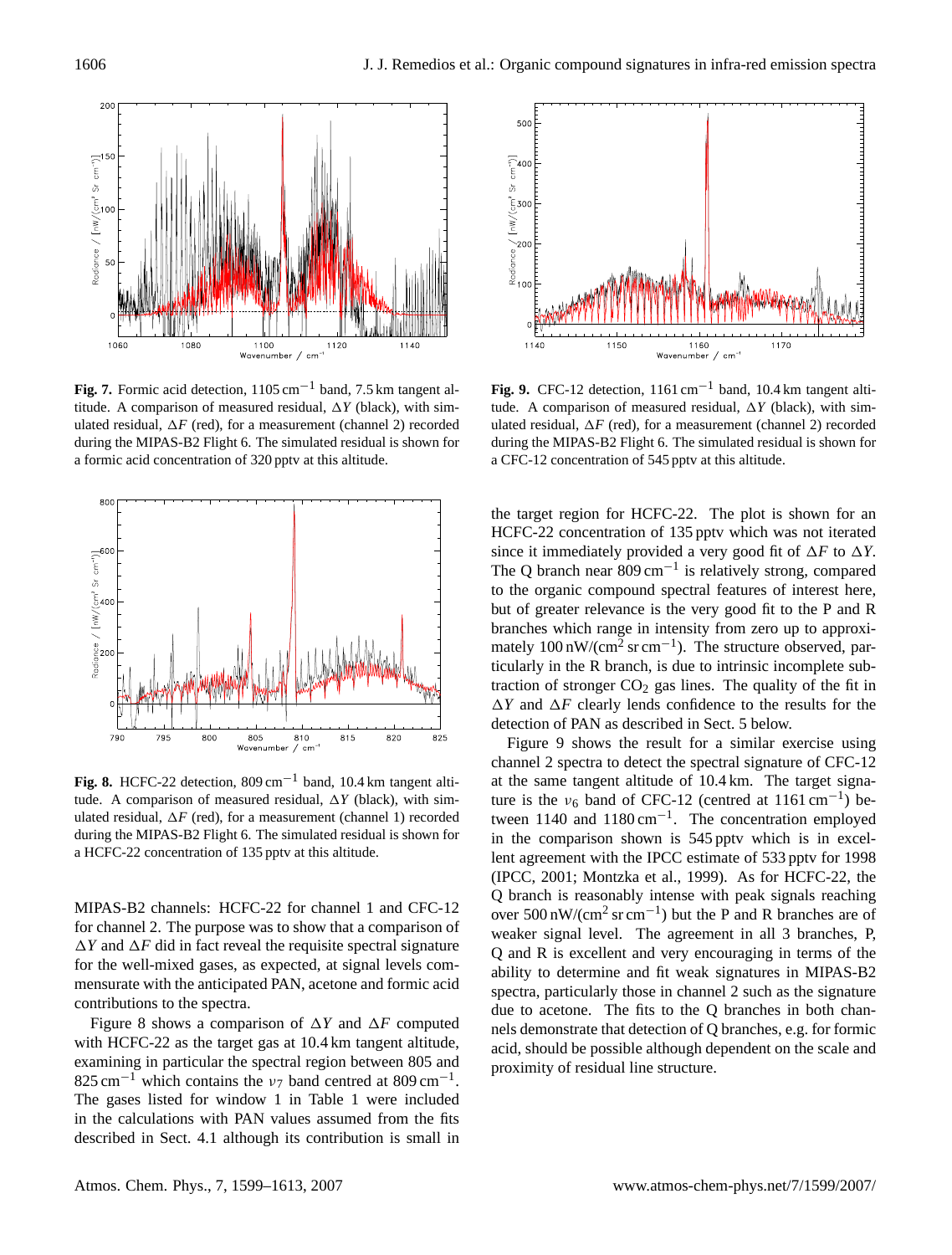#### 4.5 Summary of detection results

The results in this section have demonstrated the spectroscopic detection of PAN, acetone and formic acid in the MIPAS-B2 flight 6 spectra for the mid-latitude upper troposphere; results are most likely applicable to the upper troposphere outside of the tropics given the variabilities of the relevant interfering gases. A natural consequence of the result is that the concentrations of these gases have also been deduced as part of the detection process. Results for the three gases are summarised in Fig. [10](#page-8-1) which shows the final geophysical data together with estimated error bars (see Sect. [5\)](#page-8-0) as a function of altitude.

#### <span id="page-8-0"></span>**5 Chief error sources and implications**

In addition to the identification of a spectral signature of target molecules, it is interesting to consider some of the chief error sources in derived concentrations which are relevant to the detection and also indicate the feasibility of retrievals from MIPAS-type instruments in the future. The detection analysis of Sect. [4](#page-3-1) in effect uses reduced spectral windows to infer concentrations of the target gas and the fit to an entire spectral region to improve the fit to features due to interfering species. In the error analysis here, a number of scenarios are presented which are illustrative of two theoretical contrasting cases and the detection case: (1) theoretical error arising from use of reduced spectral windows to fit the target gas and aerosol jointly but with interferences estimated from independent studies; (2) theoretical error arising from the use of one large spectral interval with joint retrieval of target gas, aerosol and the major interfering species; (3) a conservative estimate of error, appropriate to the detections in this paper, in which errors are estimated as in (1) with the reduced spectral windows but with smaller errors assigned to interfering species through the use of fitting elsewhere in the broad spectral region of case (2). The case (3) estimate is necessarily an approximation to the errors associated with the detection process as it must account for the fact that whilst the interferences are adjusted as part of the fit, residuals in the spectra indicate some remaining uncertainties in the parameter values above that expected from a theoretical joint retrieval. It is expected that refinements to retrieval schemes and optimisation for operational retrievals could in principle deliver improved performance over any of the three cases discussed here and this analysis identifies some of the geophysical factors which limit retrieval performance. Error estimates in this paper are therefore likely to be conservative compared to ultimate performance of an optimised retrieval scheme. The analysis is performed for the observations at 10.4 km tangent altitude since this is common to all three molecules.

The errors considered here have been estimated using the error characterisation for MIPAS type instruments given in [Dudhia et al.](#page-12-13) [\(2002\)](#page-12-13), where the errors are considered to be



<span id="page-8-1"></span>**Fig. 10.** Inferred concentrations for PAN, acetone and formic acid as a function of altitude (MIPAS-B2 flight 6). Error bars are estimated for the detection method (case(3)) as described in Sect. [5](#page-8-0) (channel 1 only for the PAN profile plot). Systematic errors are shown as the dotted line for PAN, dot-dash line for formic acid and dashed line (horizontal error bar) for the acetone point. Random errors are indicated by thick horizontal lines and arise from the noise equivalent spectral radiance at each altitude.

potentially fully correlated in frequency for the systematic errors and fully uncorrelated for the random errors. In this study, the error matrices and their sub-elements are computed at one altitude, *z*, only as an approximation to the detection process and therefore the errors are conservative compared to those that might be obtained for a fit to the entire vertical profile in one step; vertical profile correlations are not present in the error estimation since the elements are computed for one altitude alone. The random error is expressed for one altitude alone as:

$$
\mathbf{S}_{x}^{\text{rnd}}(z) = \mathbf{G}(z)\mathbf{S}_{Y}(z)\mathbf{G}^{T}(z)
$$
\n(3)

where  $S_x^{\text{rnd}}$  is the random error covariance of a retrieved profile, x, at altitude  $z$ ,  $S_Y$  is the random noise covariance of the measured spectrum at *z*, and **G** is a gain matrix associated with the detection process and evaluated at *z*.

The corresponding systematic error at altitude *z* is:

$$
\mathbf{S}_x^{\text{sys}}(z) = \Sigma \mathbf{G}(z) \mathbf{S}_Y^i(z) \mathbf{G}^T(z)
$$
(4)

where:

$$
\mathbf{S}_{Y}^{i}(z) = (\Delta Y_{\text{sys}}^{i}(z))(\Delta Y_{\text{sys}}^{i}(z))^{T}
$$
\n(5)

and each of the  $\Delta Y_{\text{sys}}^i$  is a fully wavenumber-correlated error spectrum at the altitude *z* for the corresponding systematic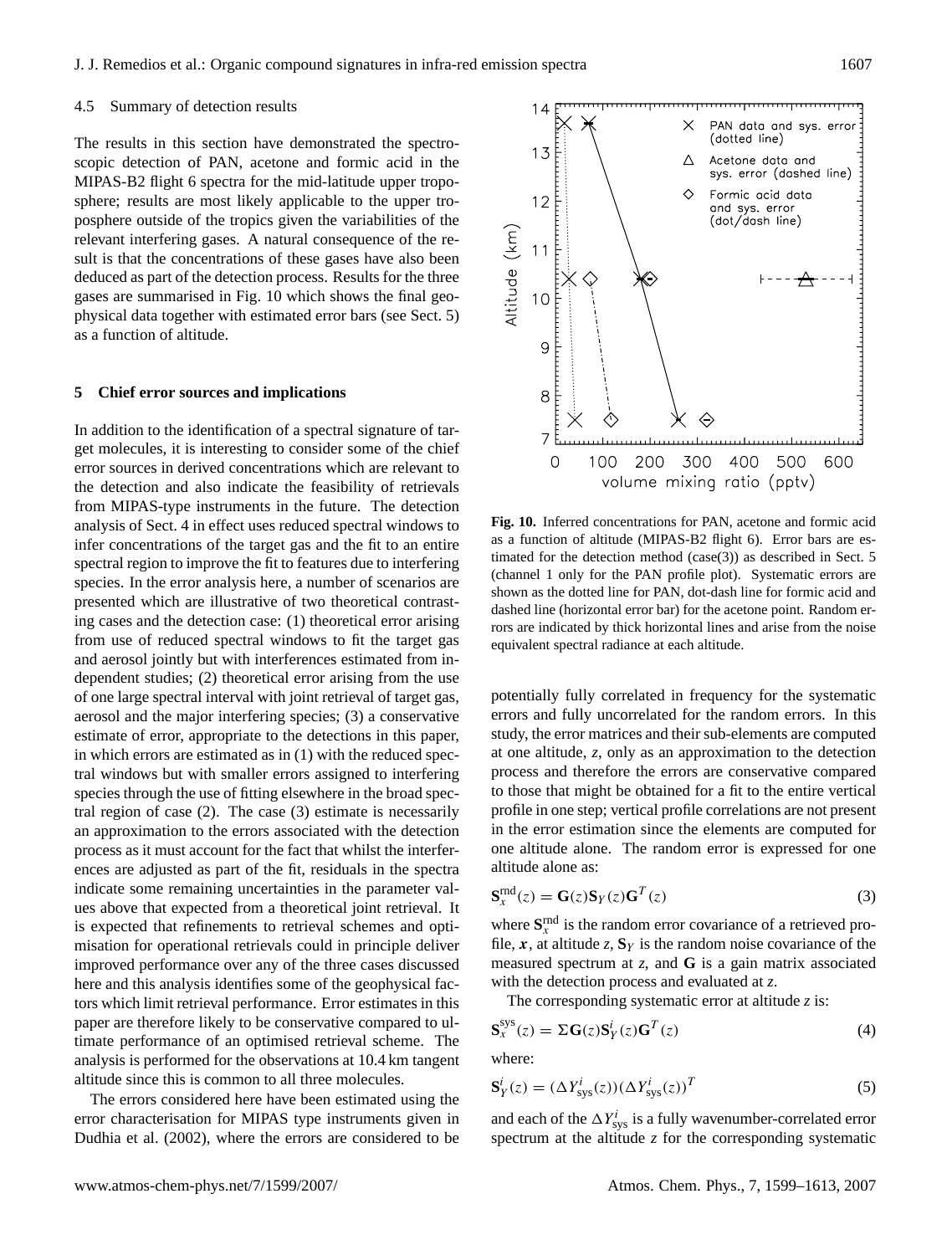error. Since the detection method incorporates an effective a priori profile through the initial guess, which in this method constrains both expected values and profile shapes, the gain matrix for detection is estimated formally using the optimal estimation approach [\(Rodgers,](#page-13-22) [2000\)](#page-13-22):

$$
\mathbf{G}(z) = \mathbf{S}_a(z)\mathbf{K}^T(z)[\mathbf{S}_Y(z) + \mathbf{K}(z)\mathbf{S}_a(z)\mathbf{K}^T(z)]^{-1}
$$
 (6)

where  $S_a$  is the a priori covariance matrix at  $z$  and **K** is the Jacobian for the altitude of detection, *z*, i.e.  $\mathbf{K}(z) = \delta R_Y(z)/\delta x \approx \delta R_Y(z)/\delta x$ . In case (1) and case (3), the gain matrix and subsequent errors have been calculated for a joint retrieval of the target molecule and aerosol which were the major "retrieved" species in this study. The a priori error for each target gas retrieval was set to be 100% which is consistent with the fitting approach and the expected variations in derived target gas concentrations from initial to final concentrations for this flight. The a priori aerosol profile error was set to  $10^{-2}$  km<sup>-1</sup> and is assumed to be retrived jointly from the same spectral window as the target gas thus minimising errors due to spectral dependence of aerosol. In case (2) all the major interfering species are assumed to be retrieved simultaneously with the target gas and aerosol; a priori errors for the interfering gases are set to the estimated errors for these species from independent studies as employed in case (1) and described next.

Estimates of uncertainties in pressure, temperature and interfering species can be derived from a number of sources. Pressure and temperature errors have been taken to be 4% and 1 K with ozone uncertainties of 10% based on the study by [Jay](#page-13-14) [\(2000\)](#page-13-14). Water vapour errors have been conservatively set to 50% since the accuracy of water vapour retrievals tends to be lower in the upper troposphere; 10% is more typical for MIPAS-B total errors (one sigma) in the lower stratosphere for  $H_2O$  [\(Stowasser et al.,](#page-14-11) [1999\)](#page-14-11) and for  $N_2O$  and CH<sub>4</sub> at all altitudes. Errors for  $CCl<sub>4</sub>$  and  $CFC-12$  have been set to 5%. The CC $l_4$  values had to be adjusted by 18% in the fit but the result was consistent to better than 5% with [Montzka et](#page-13-17) [al.](#page-13-17) [\(1999\)](#page-13-17), as noted in Sect. [4.1.](#page-3-0) Similarly the CFC-12 value agreed to better than 5% with [Montzka et al.](#page-13-17) [\(1999\)](#page-13-17), as noted in Sect. [4.4.](#page-6-0) An error of 5% is therefore considered reasonable for the mixing ratio errors assigned to these two gases. Uncertainties for other gases have been assessed from the MIPAS standard atmospheres [\(Remedios,](#page-13-15) [1999\)](#page-13-15) which contain maximum, minimum and one sigma errors. Essentially their contributions are negligible compared to the specific errors already described.

For the detection process estimated in case (3), the errors due to these interfering sources are reduced to account for the adjustments of these parameters performed as part of the fitting process. What matters for this purpose is mostly that spectral features are fitted well in which case errors in parameters such as absolute intensity will be compensated by errors in determined concentrations and the net effect on target gas retrievals will be negligible; for pressure and temperature, however, there will also be an error through estimation of line-of-sight mass and Planck function. Based on the quality of the fits, pressure errors were estimated to be less than 1% from the  $CO<sub>2</sub>$  lines with temperature and  $CO<sub>2</sub>$  uncertainties remaining of the order of 1 K and 1% respectively, water vapour errors were estimated to be 20% with some evidence of difficulties in fitting the measured lines possibly due to non-Voigt lineshape behaviour (P. Bernath, personal communication), and errors for  $CH_4$ , N<sub>2</sub>O and O<sub>3</sub> reduced to 5%. The CFC-12 and HCFC-22 features are fitted particularly well (Sect. [4.4\)](#page-6-0) and a residual error of 2% is therefore considered reasonable. For  $CCI<sub>4</sub>$ , the fit quality is linked with that for PAN and conservatively the  $\text{CCl}_4$  error has not been reduced below 5%.

Spectroscopic errors are of the order of 10% for PAN and acetone. For formic acid, an intensity error of close to 15% is suggested by [Perrin et al.](#page-13-23) [\(1999\)](#page-13-23) accounting for uncertainties in dimer formation in the lab measurements. However, as noted in Sect. [4.3,](#page-6-3) recent investigations have suggested the possibility of a factor of two underestimation of absolute intensity in the HITRAN database [\(Vander Auwera,](#page-14-8) [2006\)](#page-14-8). Hence, first of all it is to be noted in this study that formic acid concentrations are those derived with HITRAN 2000 spectroscopy. Secondly, it is important to note that the chief spectroscopic errors for all three gases are systematic and largely wavenumber independent. Therefore they do not profoundly affect the detection nor the percentage errors given in Tables [2](#page-10-0) to [5.](#page-11-0) In the error calculations presented here, we therefore adopt a 15% uncertainty in formic acid spectroscopy for detection and future retrieval assessments but always note that the absolute intensity question needs to be resolved for the full potential absolute accuracy of formic acid mixing ratios to be achieved in the future.

For the fits shown in Figs. [1](#page-5-0) to [4](#page-5-1) respectively, most of the information used to deduce PAN was derived from a split PAN spectral window of  $785-790$  cm<sup>-1</sup> and  $795-805$  cm<sup>-1</sup> in window 1 and 1150–1170  $cm^{-1}$  in window 3 respectively; the corresponding broad spectral ranges were 775 to  $810 \text{ cm}^{-1}$  and 1145 to 1180 cm<sup>-1</sup>. Estimated error sources for the two PAN bands are shown in Table [2](#page-10-0) and Table [3](#page-10-1) for the 10.4 km tangent altitude case. For both PAN bands, as indeed for all the spectral signatures studied here, the temperature and pressure errors are important. The major difference between the sensitivity of the two individual band retrievals is the effect of interfering gases on the errors for the lower wavenumber band. The ability to retrieve water vapour in the upper troposphere or to accurately model water vapour effects is a limiting factor in utilisation of the 794 cm−<sup>1</sup> band. Knowledge of  $CCl<sub>4</sub>$  is also important. Retrievals from the 1163 cm−<sup>1</sup> band are limited by systematic errors. Overall, the utility of both bands is clearly demonstrated and the estimated errors close to 15% from each band support the detection evidence provided in Sect. [4.1.](#page-3-0) The prospects for good PAN retrievals from future balloon or globally from satellite remote sensing instruments seem excellent.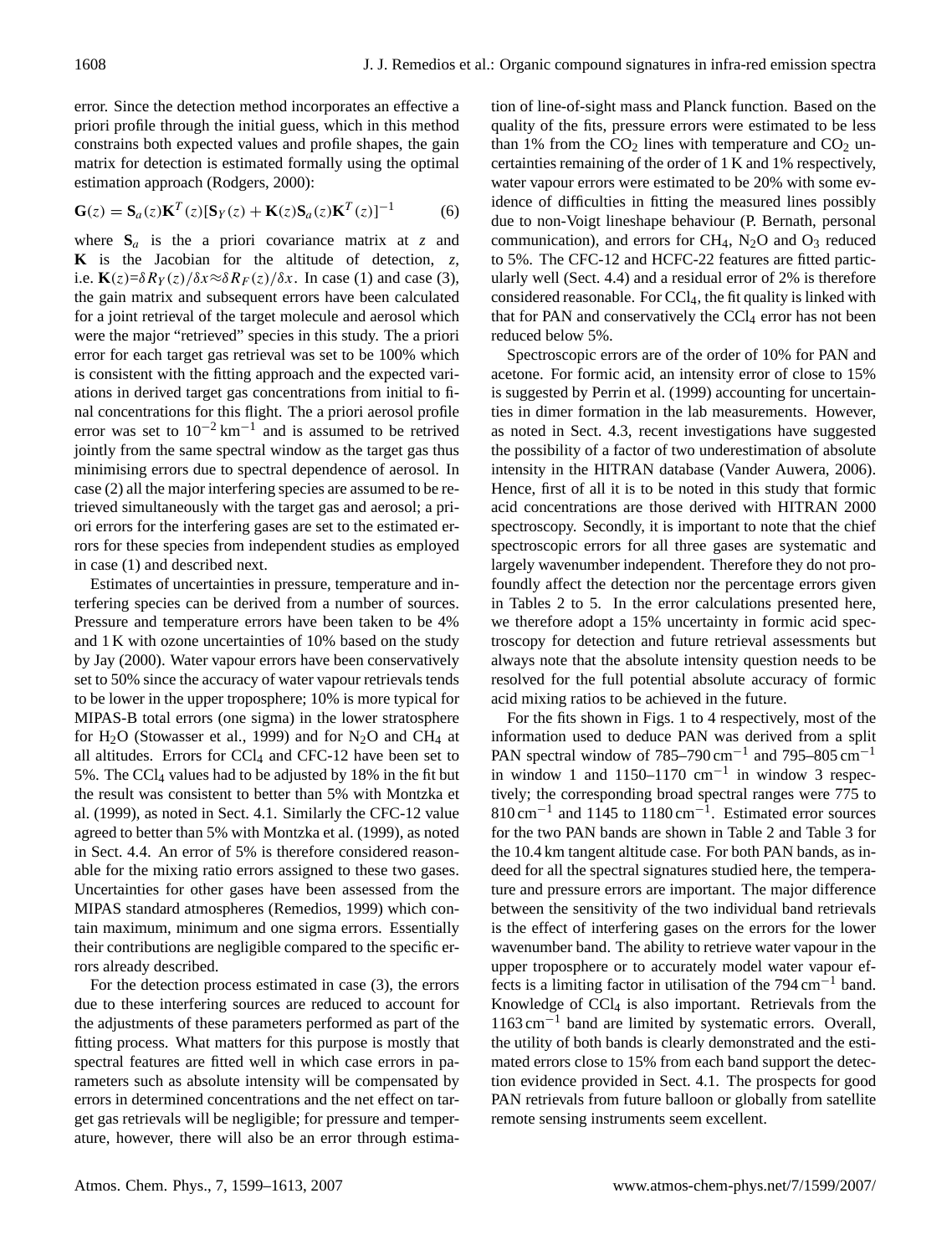<span id="page-10-0"></span>**Table 2.** Chief error sources for PAN at 10.4 km tangent altitude, 794 cm−<sup>1</sup> PAN band, channel 1. Case (1): joint PAN/aerosol retrieval from 785 to 790 cm<sup>-1</sup> and 795 to 805 cm<sup>-1</sup>, case (2): joint PAN/aerosol/interfering species retrieved from 775 to 810 cm<sup>-1</sup>, case (3): estimated error for detection methodology in this paper.

| Error source             | Case $(1)$ error $(\%)$ | Case $(2)$ error $(\%)$ | Case $(3)$ error $(\%)$ |
|--------------------------|-------------------------|-------------------------|-------------------------|
| Temperature $(1 K, 1 K)$ | 4.7                     |                         | 4.7                     |
| Pressure $(4\%, 1\%)$    | 21.3                    |                         | 5.3                     |
| $H2O$ (50%, 20%)         | 17.8                    |                         | 7.1                     |
| $CCl4$ (5%, 5%)          | 6.7                     |                         | 6.7                     |
| CO <sub>2</sub> (1%, 1%) | 0.2                     |                         | 0.2                     |
| Spectroscopy (10%)       | 10.0                    | 10.0                    | 10.0                    |
| Total systematic (RSS)   | 30.6                    |                         | 15.7                    |
| Random errors (noise)    | 4.3                     | 2.2.                    | 4.3                     |
| Total accuracy           | 30.9                    | 10.2                    | 16.3                    |

<span id="page-10-1"></span>**Table 3.** Chief error sources for PAN at 10.4 km tangent altitude, 1163 cm−<sup>1</sup> PAN band, channel 2. Case (1): joint PAN/aerosol retrieval from 1150 to 1170 cm<sup>-1</sup>, case (2): joint PAN/aerosol/interfering species retrieved from 1145 to 1180 cm<sup>-1</sup>, case (3): estimated error for detection methodology in this paper.

| Error source             | Case $(1)$ error $(\%)$ | Case $(2)$ error $(\%)$ | Case $(3)$ error $(\%)$ |
|--------------------------|-------------------------|-------------------------|-------------------------|
| Temperature $(1 K, 1 K)$ | 6.5                     |                         | 6.5                     |
| Pressure $(4\%, 1\%)$    | 13.5                    |                         | 3.4                     |
| $H2O$ (50%, 20%)         | 4.4                     |                         | 1.8                     |
| $N2O(10\%, 5\%)$         | 3.4                     |                         | 1.7                     |
| $CH4$ (10%, 5%)          | 1.5                     |                         | 0.8                     |
| $CFC-12(5\%, 2\%)$       | 2.7                     |                         | 1.1                     |
| Spectroscopy (10%)       | 10.0                    | 10.0                    | 10.0                    |
| Total systematic (RSS)   | 19.1                    |                         | 12.7                    |
| Random errors (noise)    | 4.0                     | 2.2                     | 4.0                     |
| Total accuracy           | 19.5                    | 10.2                    | 13.3                    |

Acetone errors were estimated using the reduced spectral range 1216 to 1220 cm<sup>-1</sup> and 1221 to 1234 cm<sup>-1</sup> and the broad spectral range from 1160 to 1260 cm−<sup>1</sup> . Acetone determination shows the greatest dependence on water vapour of all the organic species considered here and also depends considerably on the accuracy of  $N_2O$  data. These findings are consistent with the detection results in the previous section and indeed it is the acetone detection which proves to be most difficult at the lower tangent altitude of 7.5 km due to a rapid increase in errors due to  $H<sub>2</sub>O$ . Retrievals of acetone in the tropics may well prove to be difficult. For the case considered here, it is clearly the systematic errors that dominate rather than random errors. For general mid-latitude retrievals, an accuracy of even 30% would still be very useful given the paucity of measurements of acetone.

A narrow spectral region of 1104.5 to 1106 cm−<sup>1</sup> was used to investigate the formic acid retrieval based on the definitive detection and clarity of the Q branch and the considerable interference from other gases in both the P and R branches which can be seen in Figs. [6](#page-6-2) and [7;](#page-7-0) the broad spectral range tested extended from 1060 to 1150 cm−<sup>1</sup> . Essentially temperature and pressure errors dominate the error budget and lead to considerable error in the retrieval. Hence this retrieval will place the most stringent requirements on knowledge of these two quantities. In addition, the spectroscopic error is important. If there are errors also in intensities, as discussed above, then it will be important for these to be resolved in order for absolute values of formic acid to be retrievable. In other respects, the error budget does not indicate particular problems with detection but rather with sufficient knowledge of input parameters for accurate retrievals.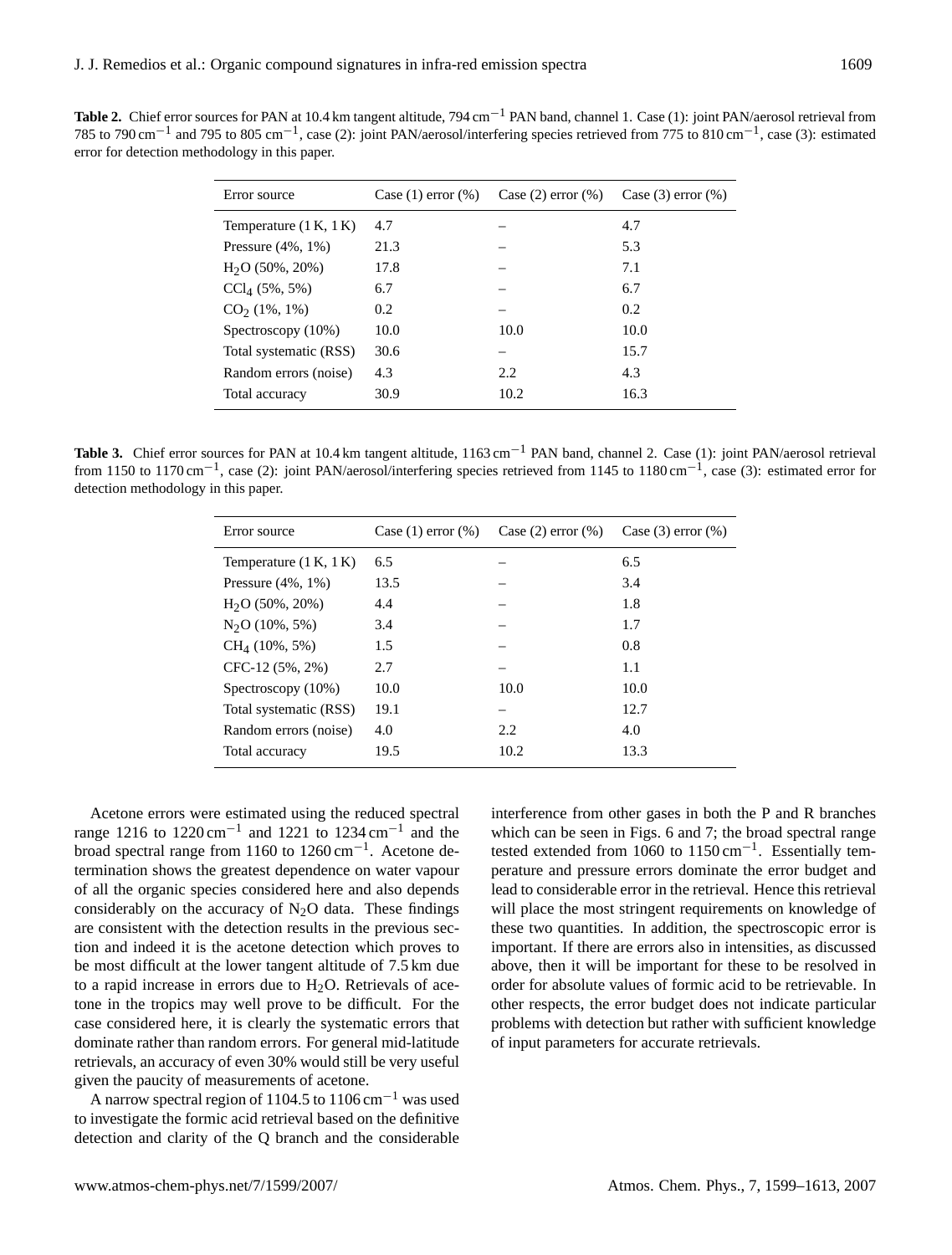| Case $(1)$ error $(\%)$<br>Case $(2)$ error $(\%)$ | Case $(3)$ error $(\%)$ |
|----------------------------------------------------|-------------------------|
|                                                    | 3.0                     |
|                                                    | 2.3                     |
|                                                    | 9.7                     |
|                                                    | 4.4                     |
|                                                    | 1.2                     |
|                                                    | 0.2                     |
| 10.0                                               | 10.0                    |
| –                                                  | 15.1                    |
| 2.1                                                | 3.1                     |
| 10.2                                               | 15.4                    |
|                                                    |                         |

**Table 4.** Chief error sources for acetone at 10.4 km tangent altitude, channel 2. Case (1): joint acetone/aerosol retrieval from 1216 to 1220 cm<sup>-1</sup> and 1221 to 1234 cm<sup>-1</sup>, case (2): joint acetone/aerosol/interfering species retrieved from 1160 to 1260 cm<sup>-1</sup>, case (3): estimated error for detection methodology in this paper.

<span id="page-11-0"></span>Table 5. Chief error sources for formic acid at 10.4 km tangent altitude, channel 2, assuming HITRAN 2000 spectroscopy and minimum spectroscopic error. Case (1): joint formic acid/aerosol retrieval from 1104.5 to 1106 cm<sup>-1</sup>, case (2): joint formic acid/aerosol/interfering species retrieved from 1060 to 1150 cm<sup>-1</sup>, case (3): estimated error for detection methodology in this paper.

| Error source             | Case $(1)$ error $(\%)$ | Case $(2)$ error $(\%)$ | Case $(3)$ error $(\%)$ |
|--------------------------|-------------------------|-------------------------|-------------------------|
| Temperature $(1 K, 1 K)$ | 32.8                    |                         | 32.8                    |
| Pressure $(4\%, 1\%)$    | 26.2                    |                         | 6.6                     |
| $H2O$ (50%, 20%)         | 2.2                     |                         | 0.9                     |
| $O_3$ (10%, 5%)          | 1.2                     |                         | 0.6                     |
| $CFC-12(5\%, 2\%)$       | 0.9                     |                         | 0.4                     |
| Spectroscopy $(15%)$     | 15.0                    | 15.0                    | 15.0                    |
| Total systematic (RSS)   | 44.7                    |                         | 36.7                    |
| Random errors (noise)    | 2.3                     | 0.8                     | 2.3                     |
| Total accuracy           | 44.8                    | 15.0                    | 36.8                    |
|                          |                         |                         |                         |

# **6 Conclusions**

The MIPAS-B2, which is a high quality, high spectral resolution, infra-red interferometer, has provided an excellent opportunity to look for the spectral signatures of trace organic species in observations of emission from the upper troposphere. The signatures of PAN and acetone have been observed for the first time, using the data from flight 6, and their presence confirmed by detection of spectral shapes of the target molecular bands and detection of known spectral signatures (CFC-12 and HCFC-22). The chief error sources in retrieval of their concentrations have been estimated. The evidence for the detection of PAN has been further strengthened by the identification of two spectral bands of PAN which are both very well fitted by the same value for the PAN concentration; individual fits to the PAN bands were identical to within 10 pptv which is within the random errors associated with the retrievals. A signature of formic acid has also been determined by the detection methodology of this study, providing the first observation of its signature in thermal emission as opposed to solar occultation, with observation of all three branches of formic acid, i.e. the intense Q branch and the less strong P and R branches. However, the known structure to the P and R branches cannot be definitively observed in the fitted spectra.

The detection methodology also provides an inferred concentration for the trace gases. The chief geophysical error sources in the deduced target gas concentrations have been investigated and these are helpful in indicating the likely accuracy of retrievals in the mid-latitudes from thermal emission spectrometers. They also show which atmospheric variables need to be well constrained in order for an optimised retrieval to be obtained. It is shown that retrievals in the 1163 cm−<sup>1</sup> band of PAN are likely to have lower systematic errors than in the  $794 \text{ cm}^{-1}$  band. Temperature, pressure, water vapour and CCl<sup>4</sup> are the most important sources of error.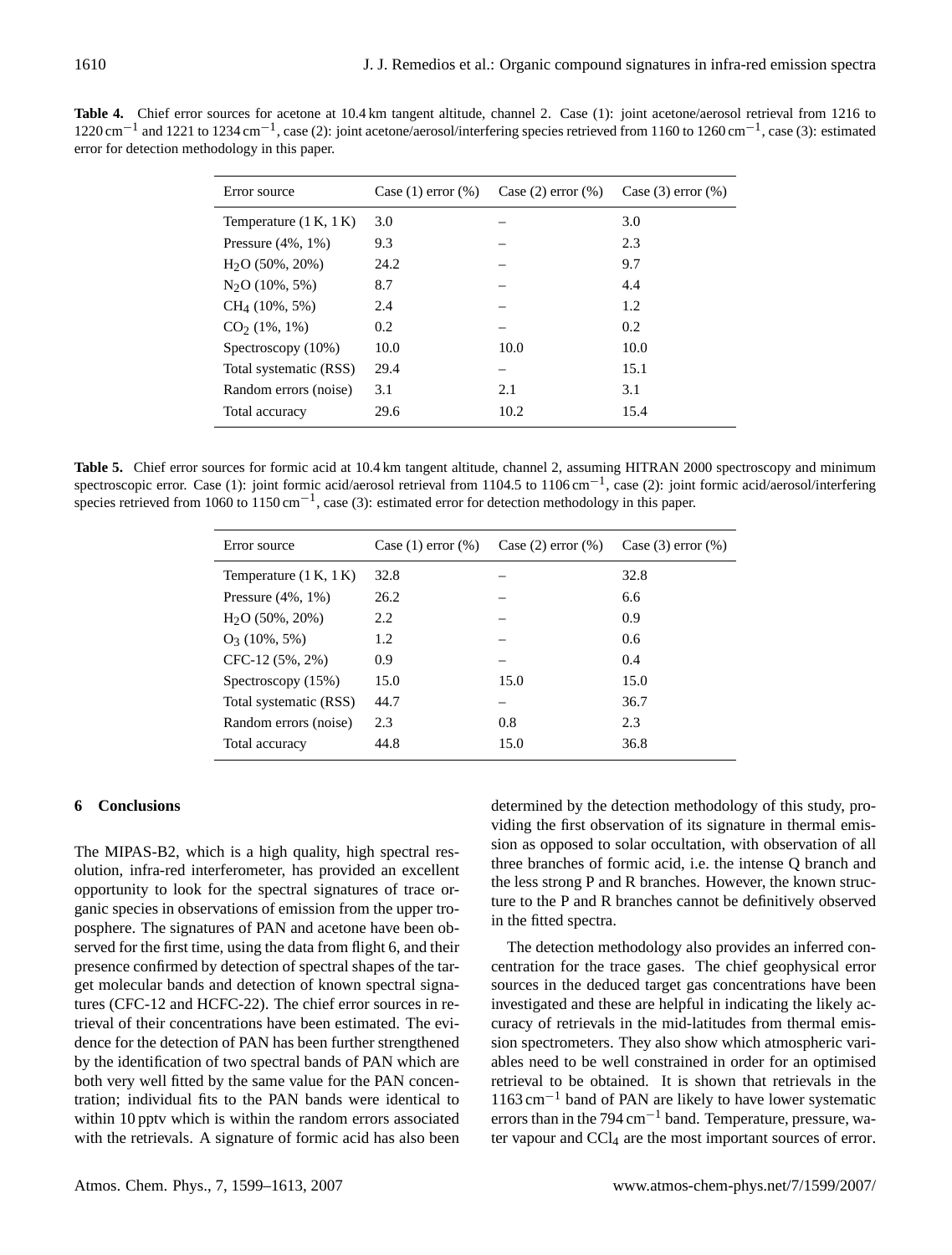Similarly for acetone, water vapour is the most critical parameter. Hence whilst accuracies of 30% or better can be obtained in mid-latitudes, even when water vapour knowledge is not particularly good (50% uncertainty), the requirement for higher accuracy water vapour knowledge increases as the water vapour amount increases at lower altitudes and towards the tropics. For formic acid, the Q branch was investigated since this is the clearest feature present in the spectra observed in this flight. Accuracy was limited particularly by temperature knowledge to just under 40% for our detection method. Retrievals of formic acid are therefore likely to be particularly demanding. In addition, the values for formic acid were inferred using the HITRAN 2000 spectroscopic database. There is considerable uncertainty in the absolute values of intensity for this band of formic acid and these will also have to be resolved for absolute values for formic acid concentrations to be interpreted. These uncertainties are systematic and so global retrievals of formic acid indicating relative variations will still be invaluable given the inability of atmospheric chemistry models to capture formic acid concentrations and variations.

With detection of the spectral signatures of these organic compounds, it is clear that Fourier transform spectrometers could deliver considerable information on upper tropospheric concentrations of PAN, acetone and formic acid in many regions of the world. Candidate space instruments for further analysis include the MIPAS on ENVISAT (MIPAS-E) and the Atmospheric Chemistry Experiment (ACE) on SCISAT [\(Bernath et al.,](#page-12-14) [2005\)](#page-12-14); the latter is solar occultation rather than limb emission so it has the same wavelength information but not the latitudinal coverage on a particular day. Our initial results (e.g. [Allen,](#page-12-15) [2005c\)](#page-12-15) indicate that sensing of our target compounds with MIPAS-E is feasible. In a further paper to be submitted, we will characterise the ability of the MIPAS-E satellite instrument to measure PAN in particular. The potential for transforming our knowledge of these compounds from observations should be exploited and should provide a very good basis on which to test global models of the upper troposphere.

*Acknowledgements.* The authors would like to acknowledge the NERC for support of G. Allen through a PhD studentship under its COSMAS programme (grant ref: NER/T/S/2000/01087), A. Waterfall and D. Moore (grant ref: NE/D004829/1) through a standard grant.

Edited by: A. Richter

#### **References**

- <span id="page-12-8"></span>ACECHEM: Definition of mission objectives and observational requirements for an atmospheric chemistry explorer mission. ESA contract: 14048/98/NL/GD, 2001.
- <span id="page-12-4"></span>Allen, G., Remedios, J. J., Newnham, D. A., Smith, K. M., and Monks, P. S.: Improved mid-infrared cross-sections for perox-

yacetyl nitrate (PAN) vapour, Atmos. Chem. Phys., 5, 47–56, 2005a.

- <span id="page-12-5"></span>Allen, G., Remedios, J. J., and Smith, K. M.: Low temperature midinfrared cross-sections for peroxyacetyl nitrate (PAN) vapour, Atmos. Chem. Phys., 5, 3153–3158, 2005b.
- <span id="page-12-15"></span>Allen, G.: The infra-red remote sensing of Peroxyacetyl Nitrate in the upper troposphere, Ph.D. thesis, University of Leicester, [http://www.leos.le.ac.uk/publications/pdfs/theses/GA](http://www.leos.le.ac.uk/publications/pdfs/theses/GA_thesis_final.pdf) thesis [final.pdf,](http://www.leos.le.ac.uk/publications/pdfs/theses/GA_thesis_final.pdf) 2005c.
- <span id="page-12-11"></span>Arnold, S. R., Chipperfield, M. P., Blitz, M. A., Heard, D. E., and Pilling, M. J.: Photodissociation of acetone: Atmospheric implications of temperature-dependent quantum yields, Geophys. Res. Lett., 31(7), doi:10.1029/2003GL019099, L07110, 2004.
- <span id="page-12-10"></span>Arnold, S. R., Chipperfield, M. P., and Blitz, M. A.: A threedimensional model study of the effect of new temperaturedependent quantum yields for acetone photolysis, J. Geophys. Res., 110, D22305, doi:10.1029/2005JD005998, 2005.
- <span id="page-12-14"></span>Bernath, P.F., McElroy, C. T., Abrams, M. C., et al.: Atmospheric Chemistry Experiment (ACE): Mission overview, Geophys. Res. Lett. 32, L15S01, doi:10.1029//2005GL022386, 2005.
- <span id="page-12-12"></span>Blitz, M. A., Heard, D. E., Pilling, M. J., Arnold, S. R., and Chipperfield, M. P.: Pressure and temperature-dependent quantum yields for the photodissociation of acetone between 279 and 327.5 nm, Geophys. Res. Lett., 31, L06111, doi:10.1029/2003GL018793, 2004.
- <span id="page-12-2"></span>Burrows, J. P., Weber, M., Buchwitz, M., Rozanov, V. V., Ladstätter-Weilenmayer, A., Richter, A., De Beek, R., Hoogen, R., Bramstedt, K., and Eichmann, K. U.: The global ozone monitoring experiment (GOME): Mission concept and first scientific results, J. Atmos. Sci., 56(2), 151–175, 1999.
- <span id="page-12-1"></span>Chebbi, A. and Carlier, P.: Carboxylic acids in the troposphere: occurrence sources and sinks: A review, Atmos. Environ., 30(24), 4233–4249, 1996.
- <span id="page-12-3"></span>Dufour, G., Boone, C. D., Rinsland, C. P., and Bernath, P. F.: First space-borne measurements of methanol inside aged southern tropical to mid-latitude biomass burning plumes using the ACE-FTS instrument, Atmos. Chem. Phys., 6, 3463–3470, 2006, [http://www.atmos-chem-phys.net/6/3463/2006/.](http://www.atmos-chem-phys.net/6/3463/2006/)
- <span id="page-12-13"></span>Dudhia, A., Jay, V. L., and Rodgers, C. D.: Microwindow selection for high-spectral resolution sounders, Appl. Opt., 41, 18, 3665– 3673, 2002.
- Edwards, D. P.: genln2: a general line-by-line atmospheric transmittance and radiance model: version 3.0 description and users guide, Rep. NCAR /TN-367 +STR, National Center for Atmospheric Research, Boulder, Colo., 1992.
- <span id="page-12-9"></span>Emmons L. K., Hauglustaine, D. A., Müller, M. A., Carroll, M. A., Brasseur, G. P., Brunner, D., Staehelin, J., Thouret, V., and Marenco, A.: Data composites of airborne observations of tropospheric ozone and its precursors, J. Geophys. Res., 105, 20 497– 20 538, 2000.
- <span id="page-12-6"></span>Fischer, H. and Oelhaf, H.: Remote sensing of vertical profiles of atmospheric trace constituents with MIPAS limb-emission spectrometers, Appl. Opt., 35, 2787–2796, 1996.
- <span id="page-12-0"></span>Folkins, I. and Chatfield, R.: Impact of acetone on ozone production and OH in the upper troposphere at high NOx, J. Geophys. Res., 105, 11 585–11 589, 2000.
- <span id="page-12-7"></span>Friedl-Vallon, F., Maucher, G., Trieschmann, O., and Oelhaf, H.: MIPAS-B Flight report: Flight number 6 of 7/8.5.98 from Aire sur l'Adour/France. Revision 1 of 22.12.1999. Technical re-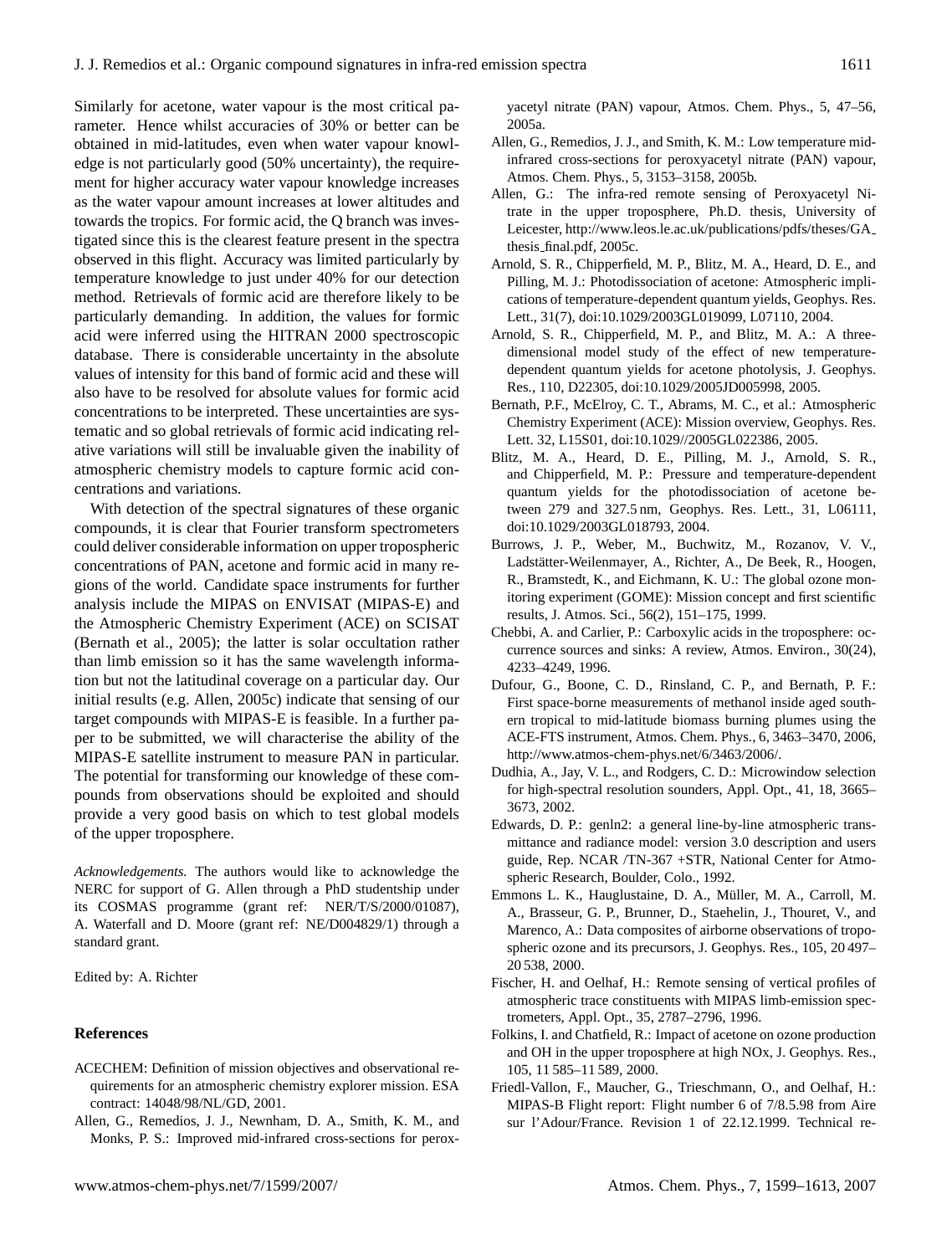port, IMK, Forschungzentrum, Karlsruhe, ESA contract No. 12078/96/NL/GS, 1999.

- <span id="page-13-8"></span>Friedl-Vallon, F., Maucher, G., Kleinert, A., Lengel, A., Keim, C., Oelhaf, H., Fischer, H., Seefeldner, M., and Trieschmann, O.: Design and characterization of the balloon-borne Michelson Interferometer for Passive Atmospheric Sounding (MIPAS-B2), Appl. Opt., 43, 3335–3355, 2004.
- <span id="page-13-5"></span>Goldman, A., Murcray, F. H., Murcray, D. G., and Rinsland, C. P.: A search for formic acid in the upper troposphere: A tentative identification of the 1105 cm<sup>-1</sup> n6 band Q branch in highresolution balloon-borne solar absorption spectra, Geophys. Res. Lett., 11, 307–310, 1984.
- <span id="page-13-16"></span>Hauglustaine D. A., Brasseur, G. P., Walters, S., Rasch, P. J., Müller, J-F., Emmons, L. K., and Carroll, M. A.: Mozart: a global chemical transport model for ozone and related chemical tracers Part 2: model results and evaluation, J. Geophys. Res., 103, 28 291– 28 335, 1998.
- <span id="page-13-11"></span>Holzinger, R., Williams, J., Salisbury, G., Klüpfel, T., de Reus, M., Traub, M., Crutzen, P. J., and Lelieveld, J.: Oxygenated compounds in aged biomass burning plumes over the Eastern Mediterranean: evidence for strong secondary production of methanol and acetone, Atmos. Chem. Phys., 5, 39–46, 2005, [http://www.atmos-chem-phys.net/5/39/2005/.](http://www.atmos-chem-phys.net/5/39/2005/)
- <span id="page-13-20"></span>Horowitz, L., Walters, S., Mauzerall, D. L., Emmons, L. K., Rasch, P., Granier, C., Tie, X., Lamarque, J. F., Schultz, M., Tyndall, G. S., Orlando, J. J., and Brasseur, G. P.: A global simulation of tropospheric ozone and related tracers: Description and evaluation of MOZART version 2, J. Geophys. Res., 108(D24), 4784, doi:10.1029/2002JD002853, 2003.
- <span id="page-13-21"></span>IPCC: Climate Change 2001: The Scientific Basis.Contribution of Working Group I to the Third Assessment Report of the Intergovernmental Panel on Climate Change (IPCC), edited by: Houghton, J. T., Ding, Y., Griggs, D. J., Noguer, M., van der Linden, P. J., and Xiaosu, D., Cambridge University Press, UK, pp 944, 2001.
- <span id="page-13-0"></span>Jacob, D. J.: The oxidizing power of the atmosphere. Chapter for the Handbook of Weather, Climate and Water, edited by: Potter, T., Colman, B., and Fishman, J., Mc-Graw Hill, 2000.
- <span id="page-13-19"></span>Jacob, D. J., Field, B. D., Jin, E., Bey, I., Li, Q., Logan, J. A., and Yantosca, R. M.: Atmospheric budget of acetone, J. Geophys. Res., 107(D10), 4100, doi:10.1029/2001JD000694, 2002.
- <span id="page-13-14"></span>Jay, V.: Remote sounding of the atmosphere by high-resolution spectroscopy, DPhil thesis, Oxford University, 2000.
- <span id="page-13-12"></span>Lelieveld, T., Berresheim, H., and Borrmann, S.: Global air pollution crossroads over the Mediterranean, Science, 298(5594), 794–799, 2002.
- McKeen, S. A., Gierczak, T., Burkholder, J. B., Wennberg, P. O., Hanisco, T. F., Keim, E. R., Gao, R.-S., Liu, S. C., Ravishankara, A. R., and Fahey, D. W.: The photochemistry of acetone in the upper troposphere: A source of odd-hydrogen radicals, Geophys. Res. Lett., 24(24), 3177–3180, 1997.
- <span id="page-13-18"></span>Miyazaki, Y., Kondo, Y., Koike, M., Fuelberg, H. E., Kiley, C. M., Kita, K., Takegawa, N., Sachse, G. W., Flocke, F., Weinheimer, A. J., Singh, H. B., Eisele, F. L., Zondlo, M., Talbot, R. W., Sandholm, S. T., Avery, M. A., and Blake, D. R.: Synoptic-scale transport of reactive nitrogen over the western Pacific in spring, J. Geophys. Res., 108(D20), 8788, doi:10.1029/2002JD003248, 2003.
- <span id="page-13-17"></span>Montzka, S. A., Butler, J. H., Elkins, J. W., Thompson, T. M.,

Clarke, A. D., and Lock, L. T.: Present and future trends in the atmospheric burden of ozone-depleting halogens, Nature, 398, 690–694, 1999.

- <span id="page-13-9"></span>Norton, R. H. and Beer, R.: New apodising functions for Fourier spectrometry, J. Opt. Soc. A., 66, 259, 1976.
- <span id="page-13-10"></span>Norton, R. H. and Beer, R.: New apodising functions for Fourier spectrometry – Erratum, J. Opt. Soc. A., 67, 419, 1977.
- <span id="page-13-23"></span>Perrin, A., Rinsland, C. P., and Goldman, A.: Spectral parameters for the  $nu_6$  region of HCOOH and its measurement in the infrared tropospheric spectrum, J. Geophys. Res., 104, 18 661– 18 666, 1999.
- <span id="page-13-2"></span>Pöschl, U., Williams, J., Hoor, P., Fischer, H., Crutzen, P. J., Warneke, C., Holzinger, R., Hansel, A., Jordan, A., Lindinger, W., Scheeren, H. A., Peters, W., and Lelieveld, J.: High acetone concentrations throughout the 0–12 km altitude range over the tropical rainforest in Surinam, J. Atmos. Chem., 38(2), 115–132, 2001.
- <span id="page-13-4"></span>Reiner, T., Möhler, O., and Arnold, F.: Measurements of acetone, acetic acid and formic acid in the northern midlatitude upper troposphere and lower stratosphere, J. Geophys. Res., 104(D11), 13 943–13 952, 1999.
- <span id="page-13-15"></span>Remedios, J. J.: Extreme atmospheric constituent profiles for MI-PAS, Proceedings of the European Symposium on atmospheric measurements from space, Vol. 2, ESTEC, Nordwijk, Netherlands, 20–22 January, 779–783, 1999.
- <span id="page-13-7"></span>Rinsland, C.P., Mahieu, E., Zander, R., Goldman, A., Wood, S., and Chiou, L.: Free tropospheric measurements of formic acid (HCOOH) from infrared ground-based solar absorption spectra: Retrieval approach, evidence for a seasonal cycle and comparison with model calculations, J. Geophys. Res., 109, D18308, doi:10.1029/2004JD004917, 2004.
- <span id="page-13-3"></span>Roberts, J. M., Flocke, F., Chen, G., Gouw, J., Holloway, J. S., Hubler, G., Neuman, J. A., Nicks, D. K., Nowak, J. B., Parrish, D. D., Ryerson, T. B., Sueper, D. T., Warneke, C., and Fehsenfeld, F. C.: Measurement of peroxycarboxylic nitric anhydrides (PANs) during the ITCT 2K2 aircraft intensive experiment, J. Geophys. Res., 109, D23S21, doi:10.1029/2004JD004960, 2004.
- <span id="page-13-22"></span>Rodgers, C. D.: Inverse methods for atmospheric sounding: Theory and practice, World Scientific Publishing, Singapore, 2000.
- <span id="page-13-13"></span>Rothman, L. S., Barbe, A., Benner, D.C., Brown, L. R., Camy-Peyret, C., Carleer, M. R., K. Chance, K, Clerbaux, C., Dana, V., Devi, V. M., Fayth, A. Flaud, J.M., Gamache, R. R., Goldman, A., Jacquemart, D., Jucks, K. W., Lafferty, W. J., Mandin, J.-Y., Massie, S. T., Nemtchinov, V., Newnham, D. A., Perrin, A., Rinsland, C. P., Schroeder, J., Smith, K. M., Smith, M. A. H., Tang, K., Toth, R. A., Vander Auwera, J., Varanasi, P., and Yoshino, K.: The HITRAN molecular spectroscopic database: edition of 2000 including updates through 2001, J. Quant. Spectrosc. Radiat. Trans., 82(1–4), 5–44, 2003.
- <span id="page-13-1"></span>Russo, R. S., Talbot, R. W., Dibb, J. E., Scheuer, E., Seid, G., Jordan, C. E., Fuelberg, H. E., Sachse, G. W., Avery, M. A., Vay, S. A., Blake, D. R., Blake, N. J., Atlas, E., Fried, A., Sandholm, S. T., Tan, D., Singh, H. B., Snow, J., and Heikes, B. G.: Chemical composition of Asian continental outflow over the western Pacific: Results from Transport and Chemical Evolution over the Pacific (TRACE-P), J. Geophys. Res., 108(D20), 8804, doi:10.1029/2002JD003184, 2003.
- <span id="page-13-6"></span>Shephard, M. W., Goldman, A., Clough, S. A., and Mlawer, E. W.: